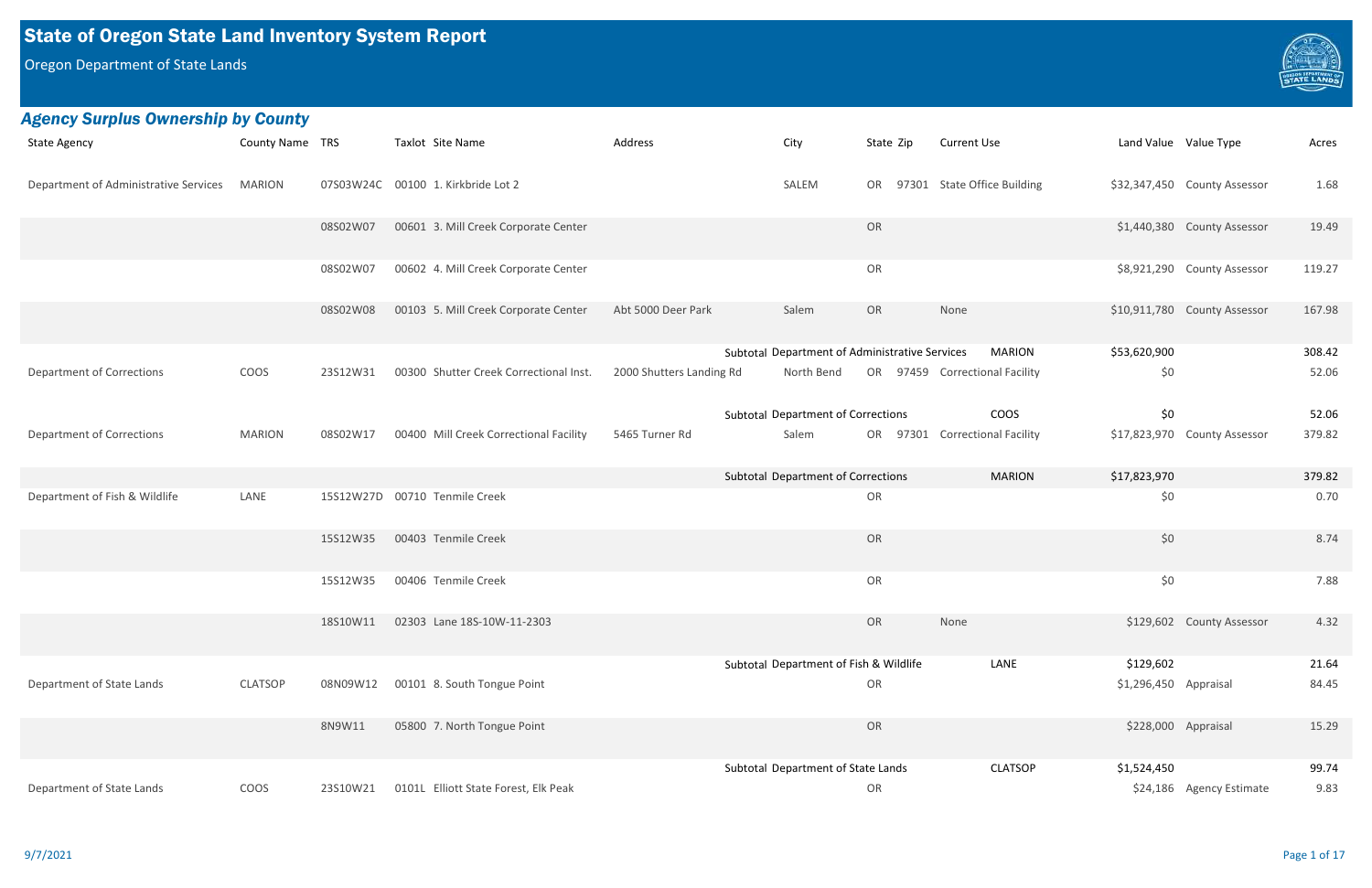| <b>State Agency</b>       | County Name TRS |          | Taxlot Site Name           | Address | City | State Zip | <b>Current Use</b>       | Land Value Value Type |                                       | Acres     |
|---------------------------|-----------------|----------|----------------------------|---------|------|-----------|--------------------------|-----------------------|---------------------------------------|-----------|
| Department of State Lands | COOS            | 23S10W21 | 00100 Elliott State Forest |         |      | OR        | <b>Forest Management</b> |                       | \$1,543,232 Agency Estimate 11,135.48 |           |
|                           |                 | 23S10W31 | 00201 Elliott State Forest |         |      | OR        | <b>Forest Management</b> |                       | \$32,488 Agency Estimate              | 11.02     |
|                           |                 | 23S10W33 | 00202 Elliott State Forest |         |      | OR        | <b>Forest Management</b> |                       | \$9,935 Agency Estimate               | 4.14      |
|                           |                 | 23S11W   | 00700 Elliott State Forest |         |      | OR        | <b>Forest Management</b> |                       | \$552,652 Agency Estimate             | 230.22    |
|                           |                 | 23S11W12 | 00100 Elliott State Forest |         |      | OR        | <b>Forest Management</b> |                       | \$1,187,368 Agency Estimate           | 19,003.29 |
|                           |                 | 23S11W17 | 00300 Elliott State Forest |         |      | OR        | <b>Forest Management</b> |                       | \$44,409 Agency Estimate              | 18.51     |
|                           |                 | 23S11W17 | 00200 Elliott State Forest |         |      | OR        | Forest Management        |                       | \$301,913 Agency Estimate             | 125.80    |
|                           |                 | 23S11W17 | 00100 Elliott State Forest |         |      | OR        | <b>Forest Management</b> |                       | \$1,771,507 Agency Estimate           | 739.01    |
|                           |                 | 23S11W18 | 00100 Elliott State Forest |         |      | OR        | <b>Forest Management</b> |                       | \$1,003,500 Agency Estimate           | 417.31    |
|                           |                 | 23S11W19 | 00100 Elliott State Forest |         |      | OR        | <b>Forest Management</b> |                       | \$1,285,400 Agency Estimate           | 536.12    |
|                           |                 | 23S11W26 | 00500 Elliott State Forest |         |      | OR        | <b>Forest Management</b> |                       | \$341,913 Agency Estimate             | 142.46    |
|                           |                 | 23S11W30 | 00300 Elliott State Forest |         |      | OR        | Forest Management        |                       | \$926,860 Agency Estimate             | 384.67    |
|                           |                 | 23S11W30 | 00100 Elliott State Forest |         |      | OR        | Forest Management        |                       | \$449,058 Agency Estimate             | 186.47    |
|                           |                 | 23S11W31 | 00300 Elliott State Forest |         |      | OR        | <b>Forest Management</b> |                       | \$409,095 Agency Estimate             | 170.94    |
|                           |                 | 23S11W31 | 00400 Elliott State Forest |         |      | OR        | Forest Management        |                       | \$144,206 Agency Estimate             | 60.14     |
|                           |                 | 23S11W5  | 00200 Elliott State Forest |         |      | OR        | <b>Forest Management</b> |                       | \$324,233 Agency Estimate             | 134.81    |
|                           |                 | 23S11W5  | 00100 Elliott State Forest |         |      | OR        | <b>Forest Management</b> |                       | \$1,812,273 Agency Estimate           | 755.04    |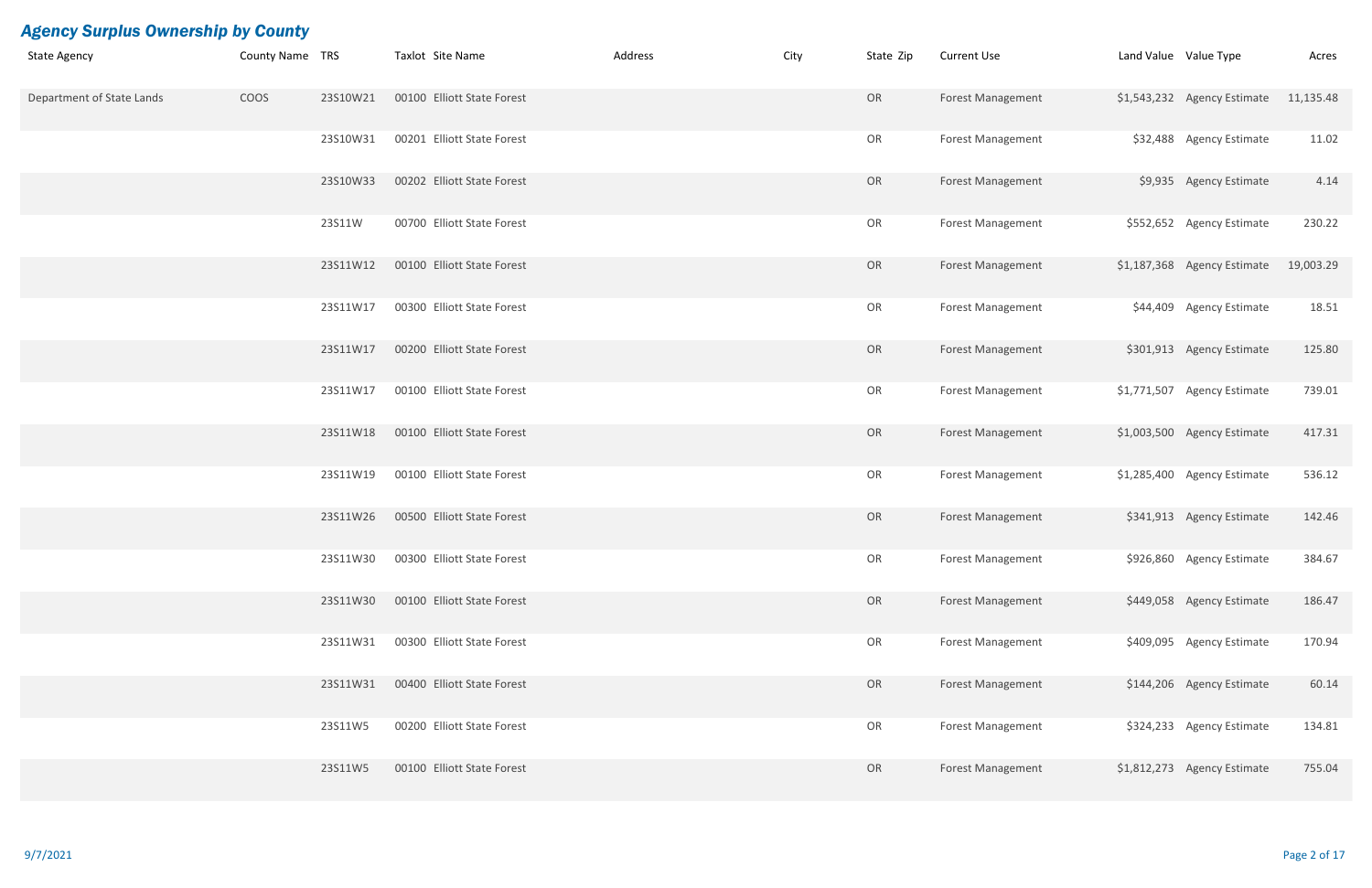| <b>State Agency</b>       | <b>County Name TRS</b> |          | Taxlot Site Name                         | Address | City | State Zip | <b>Current Use</b>       | Land Value Value Type |                             | Acres  |
|---------------------------|------------------------|----------|------------------------------------------|---------|------|-----------|--------------------------|-----------------------|-----------------------------|--------|
| Department of State Lands | COOS                   | 23S11W6  | 00100 Elliott State Forest               |         |      | OR        | <b>Forest Management</b> |                       | \$560,332 Agency Estimate   | 233.00 |
|                           |                        | 23S11W6  | 00300 Elliott State Forest               |         |      | OR        | <b>Forest Management</b> |                       | \$231,297 Agency Estimate   | 96.37  |
|                           |                        | 23S11W6  | 00200 Elliott State Forest               |         |      | OR        | <b>Forest Management</b> |                       | \$853,992 Agency Estimate   | 355.82 |
|                           |                        | 23S12W1  | 00100 Elliott State Forest               |         |      | OR        | <b>Forest Management</b> |                       | \$360,653 Agency Estimate   | 147.32 |
|                           |                        | 23S12W11 | 00903 Elliott State Forest               |         |      | OR        | <b>Forest Management</b> |                       | \$6,840 Agency Estimate     | 2.85   |
|                           |                        | 23S12W25 | 00900 Elliott State Forest               |         |      | OR        | <b>Forest Management</b> |                       | \$194,300 Agency Estimate   | 81.08  |
|                           |                        | 23S12W27 | 01300 Adam's Ridge, Elliott State Forest |         |      | OR        | <b>Forest Management</b> |                       | \$97,148 Agency Estimate    | 40.36  |
|                           |                        | 23S12W34 | 00400 Adam's Ridge, Elliott State Forest |         |      | OR        | <b>Forest Management</b> |                       | \$282,779 Agency Estimate   | 117.74 |
|                           |                        | 23S12W34 | 00100 Adam's Ridge, Elliott State Forest |         |      | OR        | <b>Forest Management</b> |                       | \$381,490 Agency Estimate   | 158.60 |
|                           |                        | 23S12W35 | 00600 Adam's Ridge, Elliott State Forest |         |      | OR        | Forest Management        |                       | \$482,230 Agency Estimate   | 201.38 |
|                           |                        | 23S12W36 | 00100 Elliott State Forest               |         |      | OR        | <b>Forest Management</b> |                       | \$154,367 Agency Estimate   | 64.41  |
|                           |                        | 23S12W36 | 00300 Elliott State Forest               |         |      | OR        | <b>Forest Management</b> |                       | \$23,274 Agency Estimate    | 9.79   |
|                           |                        | 23S12W36 | 00800 Elliott State Forest               |         |      | OR        | <b>Forest Management</b> |                       | \$98,237 Agency Estimate    | 40.99  |
|                           |                        | 23S12W36 | 01000 Elliott State Forest               |         |      | OR        | <b>Forest Management</b> |                       | \$124,535 Agency Estimate   | 51.97  |
|                           |                        | 23S12W36 | 00200 Elliott State Forest               |         |      | OR        | <b>Forest Management</b> |                       | \$10,987 Agency Estimate    | 4.58   |
|                           |                        | 24S10W6  | 00300 Elliott State Forest               |         |      | OR        | <b>Forest Management</b> |                       | \$671,821 Agency Estimate   | 280.31 |
|                           |                        | 24S11W03 | 00100 Elliott State Forest               |         |      | OR        | <b>Forest Management</b> |                       | \$1,183,718 Agency Estimate | 493.22 |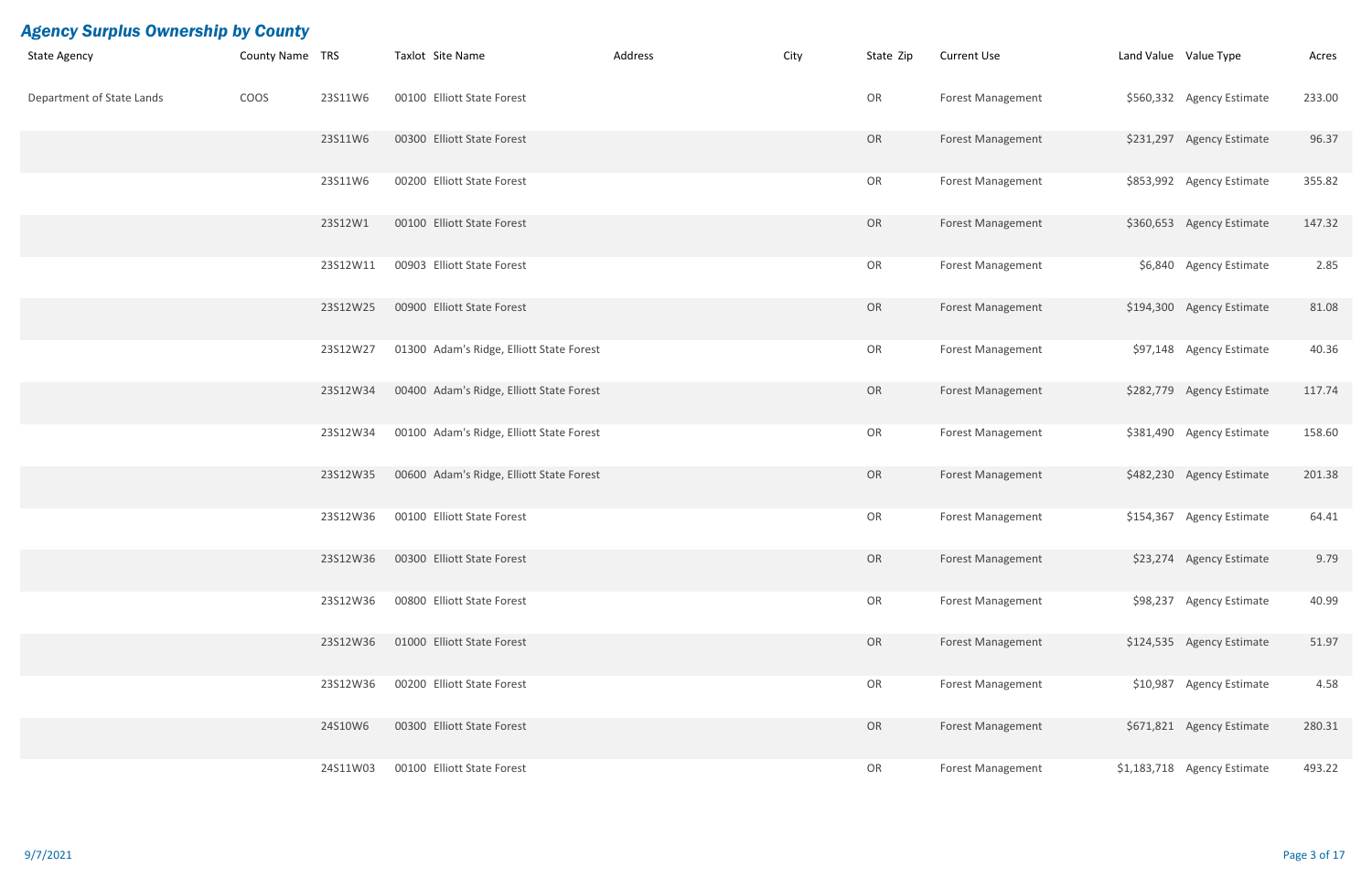| <b>State Agency</b>       | County Name TRS |          | Taxlot Site Name                     | Address | City | State Zip | <b>Current Use</b>       | Land Value Value Type |                             | Acres    |
|---------------------------|-----------------|----------|--------------------------------------|---------|------|-----------|--------------------------|-----------------------|-----------------------------|----------|
| Department of State Lands | COOS            | 24S11W04 | 00200 Elliott State Forest           |         |      | OR        | <b>Forest Management</b> |                       | \$382,821 Agency Estimate   | 157.18   |
|                           |                 | 24S11W09 | 00100 Elliott State Forest           |         |      | OR        | Forest Management        |                       | \$91,839 Agency Estimate    | 38.27    |
|                           |                 | 24S11W09 | 00200 Elliott State Forest           |         |      | OR        | <b>Forest Management</b> |                       | \$1,141,539 Agency Estimate | 475.64   |
|                           |                 | 24S11W10 | 00100 Elliott State Forest           |         |      | OR        | <b>Forest Management</b> |                       | \$361,023 Agency Estimate   | 150.43   |
|                           |                 | 24S11W10 | 00400 Elliott State Forest           |         |      | OR        | <b>Forest Management</b> |                       | \$95,521 Agency Estimate    | 39.73    |
|                           |                 | 24S11W10 | 00200 Elliott State Forest           |         |      | OR        | <b>Forest Management</b> |                       | \$384,586 Agency Estimate   | 160.24   |
|                           |                 | 24S11W11 | 00300 Elliott State Forest           |         |      | OR        | <b>Forest Management</b> |                       | \$189,659 Agency Estimate   | 78.87    |
|                           |                 | 24S11W12 | 00500 Elliott State Forest           |         |      | OR        | <b>Forest Management</b> |                       | \$96,364 Agency Estimate    | 40.15    |
|                           |                 | 24S11W15 | 00400 Elliott State Forest           |         |      | OR        | <b>Forest Management</b> |                       | \$191,049 Agency Estimate   | 79.59    |
|                           |                 | 24S11W16 | 00400 Elliott State Forest           |         |      | OR        | <b>Forest Management</b> |                       | \$190,350 Agency Estimate   | 79.84    |
|                           |                 | 24S11W17 | 00200 Elliott State Forest           |         |      | OR        | <b>Forest Management</b> |                       | \$1,061,340 Agency Estimate | 448.23   |
|                           |                 | 24S11W17 | 00300 Elliott State Forest           |         |      | OR        | <b>Forest Management</b> |                       | \$4,490 Agency Estimate     | 2.47     |
|                           |                 | 24S11W19 | 00100 Elliott State Forest           |         |      | OR        | <b>Forest Management</b> |                       | \$186,647 Agency Estimate   | 78.09    |
|                           |                 |          | 24S11W19A 00200 Elliott State Forest |         |      | OR        | <b>Forest Management</b> |                       | \$4,381 Agency Estimate     | 1.56     |
|                           |                 | 24S11W2  | 00100 Elliott State Forest           |         |      | OR        | <b>Forest Management</b> |                       | \$1,500,058 Agency Estimate | 1,926.23 |
|                           |                 | 24S11W20 | 00400 Elliott State Forest           |         |      | OR        | <b>Forest Management</b> |                       | \$65,760 Agency Estimate    | 27.20    |
|                           |                 | 24S11W20 | 00700 Elliott State Forest           |         |      | OR        | <b>Forest Management</b> |                       | \$95,718 Agency Estimate    | 40.05    |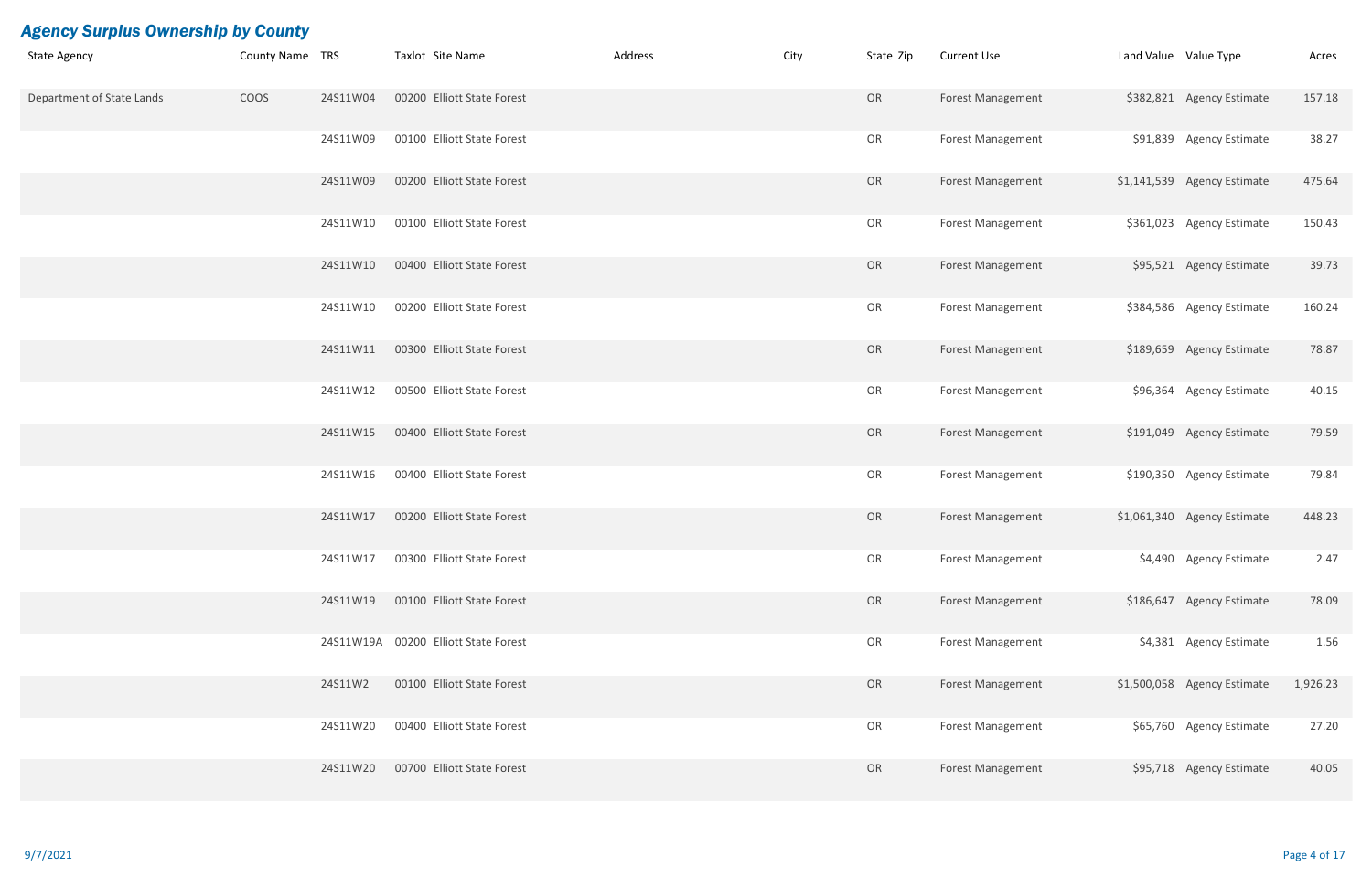| <b>State Agency</b>       | County Name TRS |          | Taxlot Site Name                     | Address | City | State Zip | <b>Current Use</b>       | Land Value Value Type |                             | Acres    |
|---------------------------|-----------------|----------|--------------------------------------|---------|------|-----------|--------------------------|-----------------------|-----------------------------|----------|
| Department of State Lands | COOS            | 24S11W20 | 00800 Elliott State Forest           |         |      | OR        | <b>Forest Management</b> |                       | \$363,937 Agency Estimate   | 151.78   |
|                           |                 | 24S11W20 | 00200 Elliott State Forest           |         |      | OR        | <b>Forest Management</b> |                       | \$221,549 Agency Estimate   | 93.58    |
|                           |                 | 24S11W21 | 00600 Elliott State Forest           |         |      | OR        | <b>Forest Management</b> |                       | \$94,221 Agency Estimate    | 39.13    |
|                           |                 | 24S11W21 | 00701 Elliott State Forest           |         |      | OR        | <b>Forest Management</b> |                       | \$93,246 Agency Estimate    | 38.85    |
|                           |                 | 24S11W21 | 00800 Elliott State Forest           |         |      | OR        | <b>Forest Management</b> |                       | \$104,201 Agency Estimate   | 43.42    |
|                           |                 | 24S11W21 | 00702 Elliott State Forest           |         |      | OR        | <b>Forest Management</b> |                       | \$93,891 Agency Estimate    | 39.12    |
|                           |                 | 24S11W27 | 00400 Elliott State Forest           |         |      | OR        | <b>Forest Management</b> |                       | \$53,683 Agency Estimate    | 22.37    |
|                           |                 | 24S11W29 | 00703 Elliott State Forest           |         |      | OR        | <b>Forest Management</b> |                       | \$193,319 Agency Estimate   | 80.74    |
|                           |                 | 24S11W3  | 00301 Elliott State Forest           |         |      | OR        | <b>Forest Management</b> |                       | \$138,927 Agency Estimate   | 57.89    |
|                           |                 | 24S11W3  | 00200 Elliott State Forest           |         |      | OR        | <b>Forest Management</b> |                       | \$94,898 Agency Estimate    | 39.49    |
|                           |                 |          | 24S11W30B 00300 Elliott State Forest |         |      | OR        | <b>Forest Management</b> |                       | \$98,139 Agency Estimate    | 40.89    |
|                           |                 | 24S11W33 | 00300 Elliott State Forest           |         |      | OR        | Forest Management        |                       | \$178,016 Agency Estimate   | 74.17    |
|                           |                 | 24S11W4  | 00100 Elliott State Forest           |         |      | OR        | <b>Forest Management</b> |                       | \$1,123,358 Agency Estimate | 468.07   |
|                           |                 | 24S11W7  | 00200 Elliott State Forest           |         |      | OR        | <b>Forest Management</b> |                       | \$1,684,218 Agency Estimate | 3,360.21 |
|                           |                 | 24S12W01 | 00700 Elliott State Forest           |         |      | OR        | <b>Forest Management</b> |                       | \$23,800 Agency Estimate    | 9.92     |
|                           |                 | 24S12W01 | 00200 Elliott State Forest           |         |      | OR        | <b>Forest Management</b> |                       | \$279,053 Agency Estimate   | 116.27   |
|                           |                 | 24S12W01 | 00800 Elliott State Forest           |         |      | OR        | Forest Management        |                       | \$23,397 Agency Estimate    | 9.75     |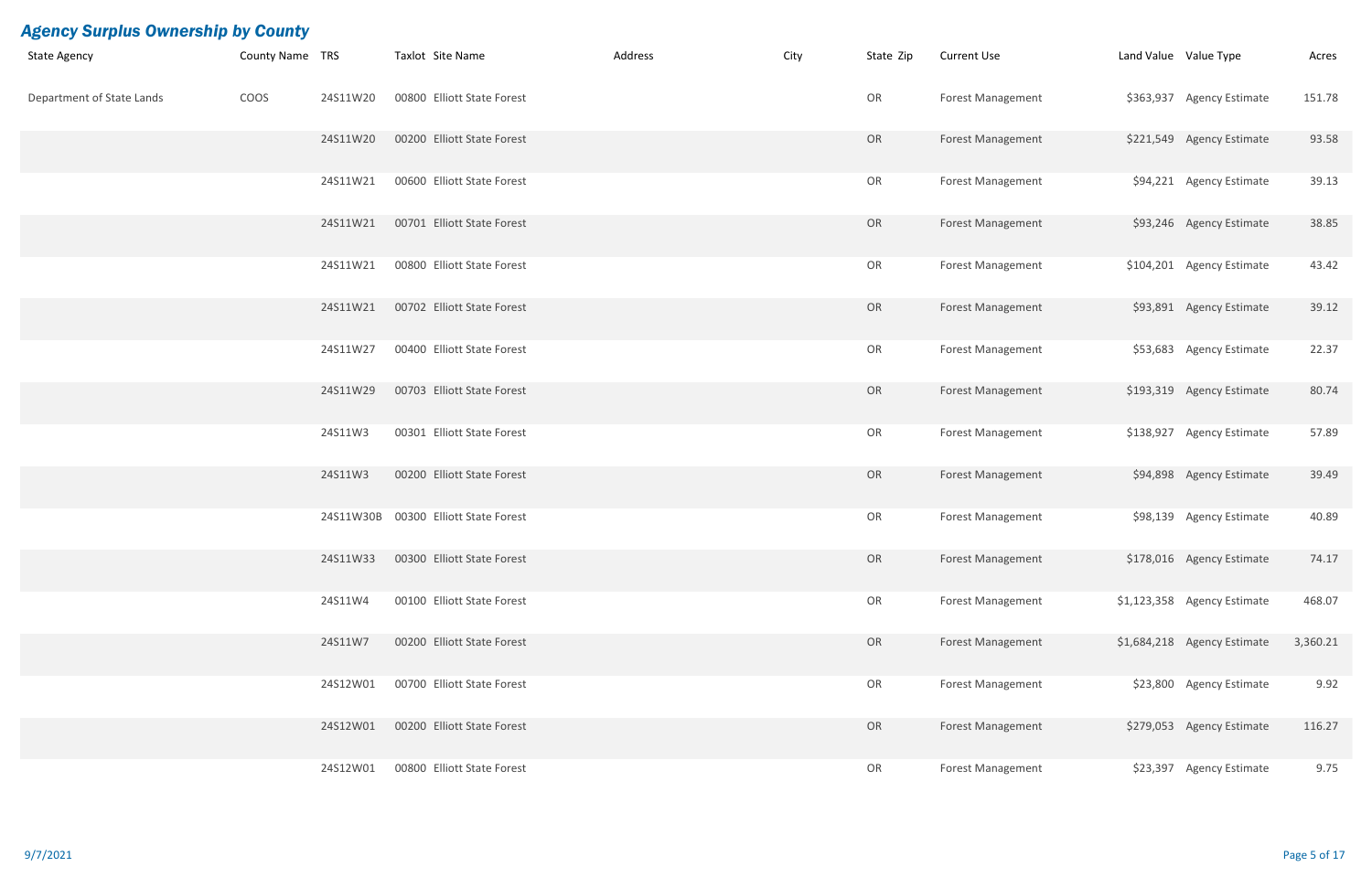| <b>State Agency</b>       | County Name TRS |          | Taxlot Site Name                         | Address | City | State Zip | <b>Current Use</b>       | Land Value Value Type |                             | Acres  |
|---------------------------|-----------------|----------|------------------------------------------|---------|------|-----------|--------------------------|-----------------------|-----------------------------|--------|
| Department of State Lands | COOS            | 24S12W03 | 01602 Adam's Ridge, Elliott State Forest |         |      | OR        | <b>Forest Management</b> |                       | \$36,248 Agency Estimate    | 15.08  |
|                           |                 | 24S12W03 | 01200 Adam's Ridge, Elliott State Forest |         |      | OR        | <b>Forest Management</b> |                       | \$174,428 Agency Estimate   | 72.70  |
|                           |                 | 24S12W03 | 01000 Adam's Ridge, Elliott State Forest |         |      | OR        | <b>Forest Management</b> |                       | \$13,107 Agency Estimate    | 5.44   |
|                           |                 | 24S12W03 | 00300 Adam's Ridge, Elliott State Forest |         |      | OR        | <b>Forest Management</b> |                       | \$249,176 Agency Estimate   | 104.22 |
|                           |                 | 24S12W03 | 01600 Adam's Ridge, Elliott State Forest |         |      | OR        | <b>Forest Management</b> |                       | \$32,280 Agency Estimate    | 13.46  |
|                           |                 | 24S12W03 | 01500 Adam's Ridge, Elliott State Forest |         |      | OR        | <b>Forest Management</b> |                       | \$34,386 Agency Estimate    | 14.35  |
|                           |                 | 24S12W1  | 00500 Elliott State Forest               |         |      | OR        | Forest Management        |                       | \$187,111 Agency Estimate   | 77.95  |
|                           |                 | 24S12W1  | 00100 Elliott State Forest               |         |      | OR        | <b>Forest Management</b> |                       | \$27,498 Agency Estimate    | 11.50  |
|                           |                 | 24S12W1  | 00500 Elliott State Forest               |         |      | OR        | <b>Forest Management</b> |                       | \$188,138 Agency Estimate   | 78.39  |
|                           |                 | 24S12W1  | 00100 Elliott State Forest               |         |      | OR        | <b>Forest Management</b> |                       | \$23,471 Agency Estimate    | 9.74   |
|                           |                 | 24S12W1  | 00300 Elliott State Forest               |         |      | OR        | <b>Forest Management</b> |                       | \$406,721 Agency Estimate   | 169.50 |
|                           |                 | 24S12W10 | 00100 Elliott State Forest               |         |      | OR        | <b>Forest Management</b> |                       | \$790,783 Agency Estimate   | 389.76 |
|                           |                 | 24S12W10 | 00202 Elliott State Forest               |         |      | OR        | <b>Forest Management</b> |                       | \$1,050 Agency Estimate     | 0.44   |
|                           |                 | 24S12W11 | 00100 Elliott State Forest               |         |      | OR        | <b>Forest Management</b> |                       | \$1,479,472 Agency Estimate | 616.45 |
|                           |                 | 24S12W12 | 00100 Elliott State Forest               |         |      | OR        | <b>Forest Management</b> |                       | \$1,482,556 Agency Estimate | 617.80 |
|                           |                 | 24S12W13 | 00100 Elliott State Forest               |         |      | OR        | <b>Forest Management</b> |                       | \$1,447,714 Agency Estimate | 603.17 |
|                           |                 | 24S12W14 | 00400 Elliott State Forest               |         |      | OR        | <b>Forest Management</b> |                       | \$453,897 Agency Estimate   | 189.54 |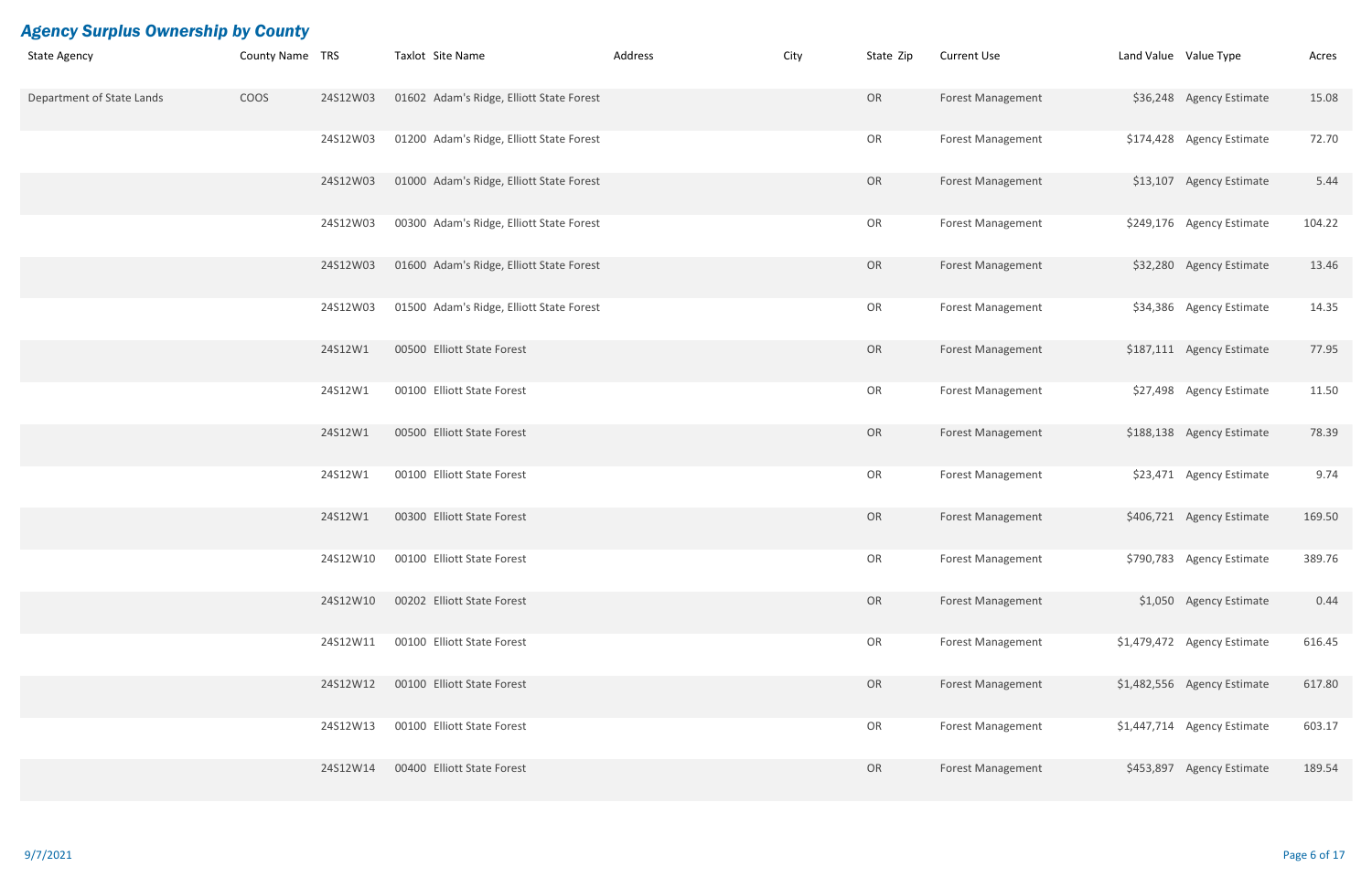| <b>State Agency</b>       | County Name TRS |          | Taxlot Site Name                        | Address | City | State Zip | <b>Current Use</b>       | Land Value Value Type |                           | Acres  |
|---------------------------|-----------------|----------|-----------------------------------------|---------|------|-----------|--------------------------|-----------------------|---------------------------|--------|
| Department of State Lands | COOS            | 24S12W14 | 00200 Elliott State Forest              |         |      | OR        | <b>Forest Management</b> |                       | \$186,536 Agency Estimate | 77.72  |
|                           |                 | 24S12W14 | 00500 Elliott State Forest              |         |      | OR        | <b>Forest Management</b> |                       | \$12,254 Agency Estimate  | 4.74   |
|                           |                 | 24S12W14 | 00100 Elliott State Forest              |         |      | OR        | <b>Forest Management</b> |                       | \$845,211 Agency Estimate | 352.48 |
|                           |                 | 24S12W15 | 01000 Elliott State Forest              |         |      | OR        | <b>Forest Management</b> |                       | \$582,037 Agency Estimate | 242.52 |
|                           |                 | 24S12W15 | 00300 Elliott State Forest              |         |      | OR        | <b>Forest Management</b> |                       | \$2,383 Agency Estimate   | 0.99   |
|                           |                 | 24S12W15 | 00100 Elliott State Forest              |         |      | OR        | <b>Forest Management</b> |                       | \$190,563 Agency Estimate | 79.52  |
|                           |                 | 24S12W15 | 00200 Elliott State Forest              |         |      | OR        | <b>Forest Management</b> |                       | \$172,198 Agency Estimate | 71.75  |
|                           |                 | 24S12W16 | 00101 Elliott State Forest              |         |      | OR        | <b>Forest Management</b> |                       | \$273,694 Agency Estimate | 114.04 |
|                           |                 | 24S12W2  | 00200 Elliott State Forest              |         |      | OR        | <b>Forest Management</b> |                       | \$325,703 Agency Estimate | 135.68 |
|                           |                 | 24S12W2  | 00400 Elliott State Forest              |         |      | OR        | <b>Forest Management</b> |                       | \$533,850 Agency Estimate | 222.40 |
|                           |                 | 24S12W2  | 00500 Elliott State Forest              |         |      | OR        | <b>Forest Management</b> |                       | \$168,787 Agency Estimate | 70.33  |
|                           |                 | 24S12W22 | 102L1 Baldy Butte, Elliott State Forest |         |      | OR        |                          |                       | \$1,694 Agency Estimate   | 0.71   |
|                           |                 | 24S12W22 | 00103 Baldy Butte, Elliott State Forest |         |      | OR        |                          |                       | \$93,120 Agency Estimate  | 38.80  |
|                           |                 | 24S12W23 | 00200 Elliott State Forest              |         |      | OR        | Forest Management        |                       | \$23,065 Agency Estimate  | 9.61   |
|                           |                 | 24S12W23 | 00500 Elliott State Forest              |         |      | OR        | <b>Forest Management</b> |                       | \$376,589 Agency Estimate | 156.88 |
|                           |                 | 24S12W23 | 00300 Elliott State Forest              |         |      | OR        | <b>Forest Management</b> |                       | \$603,834 Agency Estimate | 251.60 |
|                           |                 | 24S12W23 | 00100 Elliott State Forest              |         |      | OR        | <b>Forest Management</b> |                       | \$94,533 Agency Estimate  | 39.33  |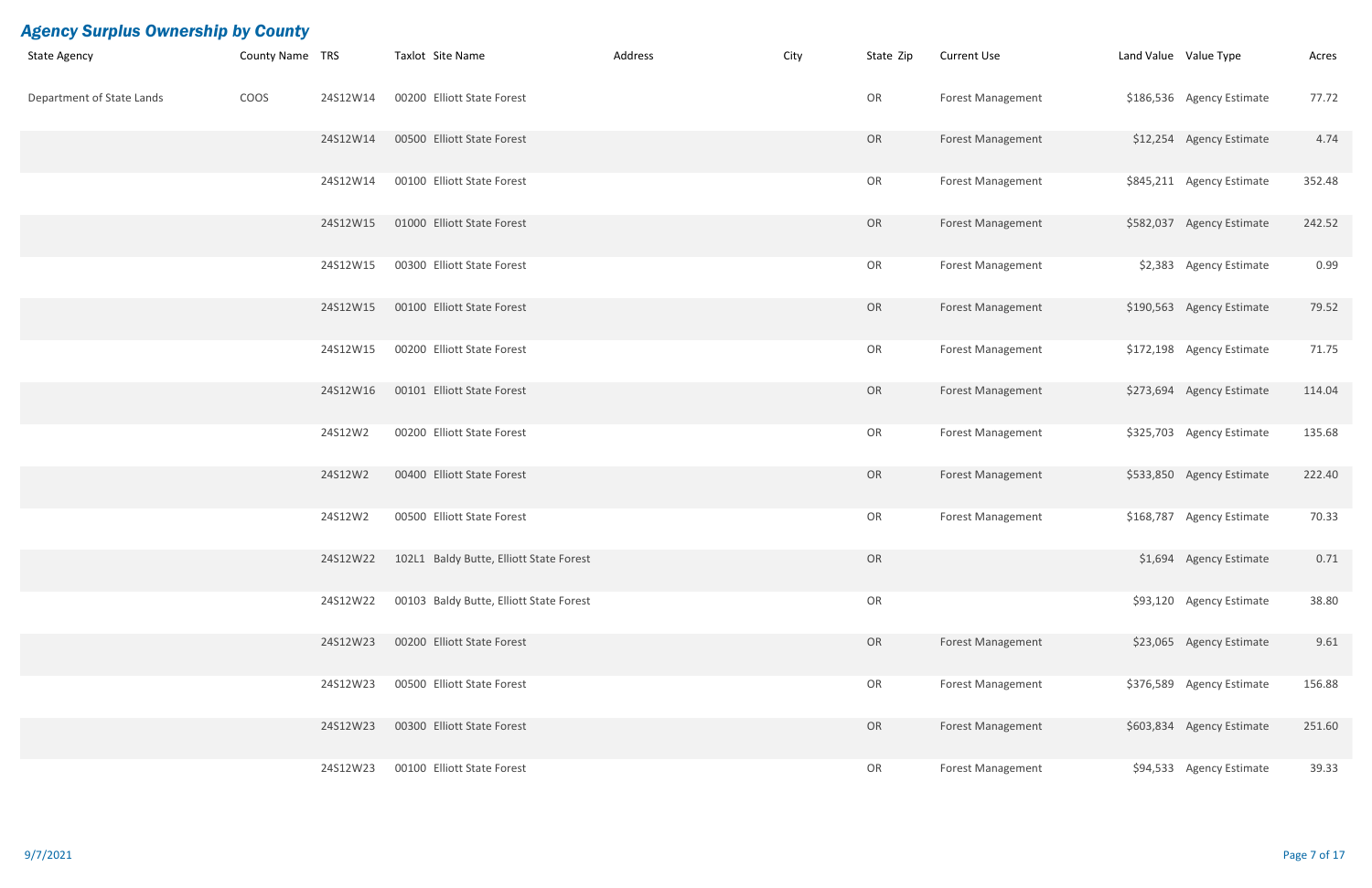| <b>State Agency</b>       | County Name TRS  |          | Taxlot Site Name                         | Address | City                               | State Zip | <b>Current Use</b>       | Land Value Value Type |                              | Acres     |
|---------------------------|------------------|----------|------------------------------------------|---------|------------------------------------|-----------|--------------------------|-----------------------|------------------------------|-----------|
| Department of State Lands | COOS             | 24S12W24 | 00100 Elliott State Forest               |         |                                    | OR        | <b>Forest Management</b> |                       | \$1,357,588 Agency Estimate  | 583.83    |
|                           |                  | 24S12W25 | 00100 Elliott State Forest               |         |                                    | OR        | <b>Forest Management</b> |                       | \$559,299 Agency Estimate    | 232.77    |
|                           |                  | 24S12W3  | 00600 Elliott State Forest               |         |                                    | OR        | <b>Forest Management</b> |                       | \$53,540 Agency Estimate     | 22.31     |
|                           |                  | 24S12W3  | 00500 Elliott State Forest               |         |                                    | OR        | <b>Forest Management</b> |                       | \$53,092 Agency Estimate     | 22.12     |
|                           |                  | 24S12W3  | 00900 Adam's Ridge, Elliott State Forest |         |                                    | OR        | <b>Forest Management</b> |                       | \$102,927 Agency Estimate    | 42.48     |
|                           |                  | 24S12W3  | 00300 Adam's Ridge, Elliott State Forest |         |                                    | OR        | <b>Forest Management</b> |                       | \$862,309 Agency Estimate    | 358.95    |
|                           |                  | 24S12W4  | 00500 Adam's Ridge, Elliott State Forest |         |                                    | OR        | <b>Forest Management</b> |                       | \$204,017 Agency Estimate    | 85.02     |
|                           |                  | 24S12W9  | 01000 Elliott State Forest               |         |                                    | OR        | <b>Forest Management</b> |                       | \$92,675 Agency Estimate     | 38.62     |
|                           |                  |          |                                          |         | Subtotal Department of State Lands |           | <b>COOS</b>              | \$43,586,757          |                              | 51,199.15 |
| Department of State Lands | CROOK            | 15S15E14 | 02300 9. Millican Rd                     |         |                                    | OR        | None                     | \$4,500,000           |                              | 158.96    |
|                           |                  |          |                                          |         | Subtotal Department of State Lands |           | <b>CROOK</b>             | \$4,500,000           |                              | 158.96    |
| Department of State Lands | <b>DESCHUTES</b> | 15S13E32 | 01100                                    |         | Redmond                            | OR        | None                     | \$238,060 Appraisal   |                              | 6.15      |
|                           |                  | 15S13E32 | 01100                                    |         | Redmond                            | OR        | None                     | \$8,775,300 Appraisal |                              | 292.51    |
|                           |                  | 15S13E33 | 00100                                    |         | Redmond                            | OR        | None                     | \$5,596,000 Appraisal |                              | 139.90    |
|                           |                  | 15S13E33 | 00300                                    |         | Redmond                            | OR        | None                     |                       | \$14,355,900 Agency Estimate | 478.53    |
|                           |                  | 18S12E11 | 00200 Stevens Rd Tract                   |         | Bend                               | OR        | None                     | \$22,000,000          |                              | 260.43    |
|                           |                  |          |                                          |         | Subtotal Department of State Lands |           | <b>DESCHUTES</b>         | \$50,965,260          |                              | 1,177.54  |
| Department of State Lands | <b>DOUGLAS</b>   | 22S10W07 | 00200 Elliott State Forest               |         |                                    | OR        | <b>Forest Management</b> |                       | \$150,468 Agency Estimate    | 62.53     |
|                           |                  | 22S10W07 | 00400 Elliott State Forest               |         |                                    | OR        | Forest Management        |                       | \$1,147,731 Agency Estimate  | 478.24    |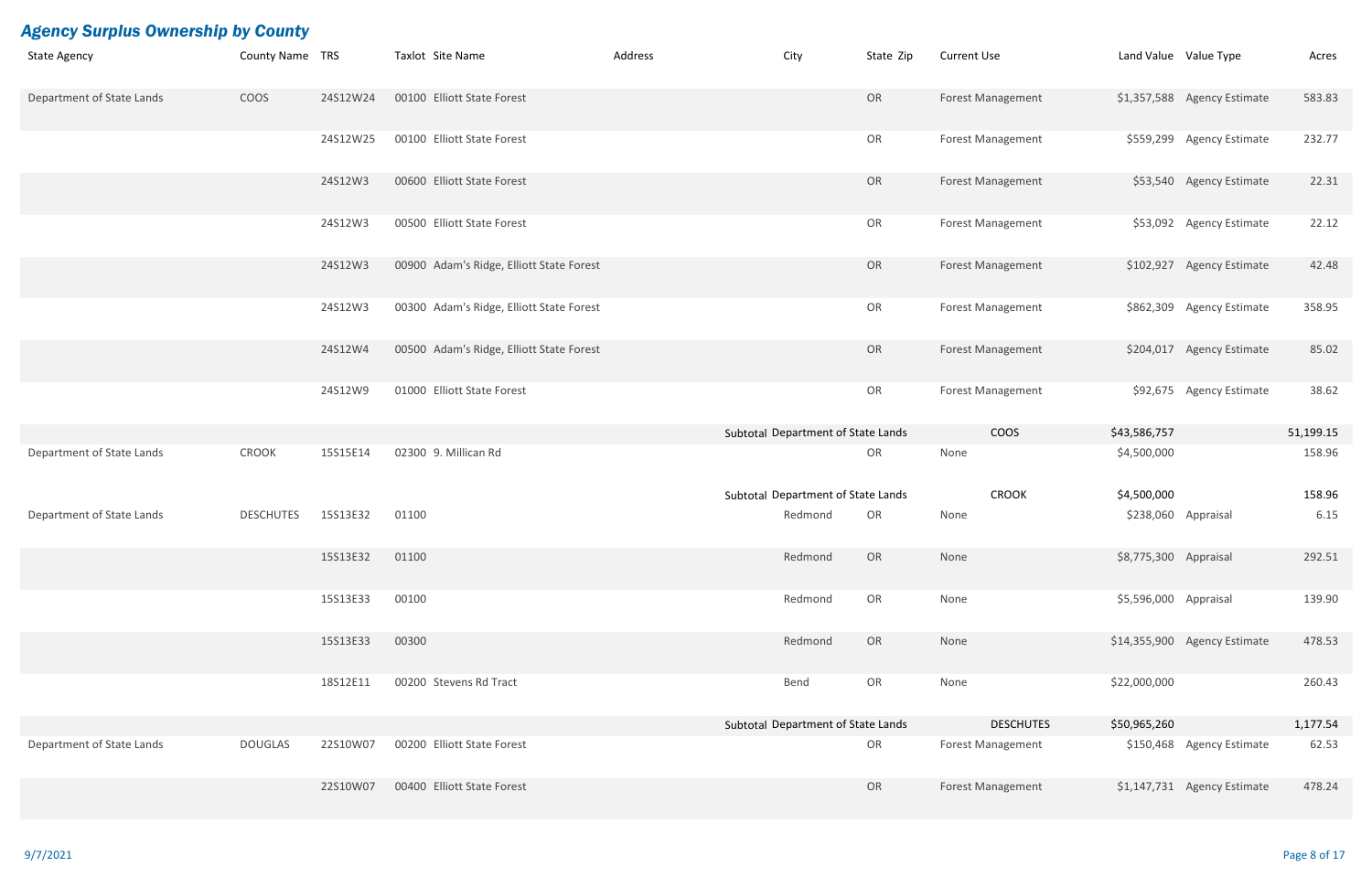| <b>State Agency</b>       | <b>County Name TRS</b> |          | Taxlot Site Name                     | Address | City | State Zip | <b>Current Use</b>       | Land Value Value Type |                             | Acres    |
|---------------------------|------------------------|----------|--------------------------------------|---------|------|-----------|--------------------------|-----------------------|-----------------------------|----------|
| Department of State Lands | <b>DOUGLAS</b>         |          | 22S10W07A 00500 Elliott State Forest |         |      | OR        | Forest Management        |                       | \$3,677 Agency Estimate     | 1.53     |
|                           |                        | 22S10W08 | 00400 Elliott State Forest           |         |      | OR        | <b>Forest Management</b> |                       | \$48,562 Agency Estimate    | 20.23    |
|                           |                        | 22S10W08 | 00500 Elliott State Forest           |         |      | OR        | <b>Forest Management</b> |                       | \$58,229 Agency Estimate    | 24.26    |
|                           |                        | 22S10W14 | 01000 Elliott State Forest           |         |      | OR        | <b>Forest Management</b> |                       | \$205,897 Agency Estimate   | 85.79    |
|                           |                        | 22S10W15 | 00600 Elliott State Forest           |         |      | OR        | <b>Forest Management</b> |                       | \$93,625 Agency Estimate    | 39.01    |
|                           |                        | 22S10W15 | 00800 Elliott State Forest           |         |      | OR        | <b>Forest Management</b> |                       | \$48,493 Agency Estimate    | 20.21    |
|                           |                        | 22S10W17 | 00200 Elliott State Forest           |         |      | OR        | <b>Forest Management</b> |                       | \$180,414 Agency Estimate   | 75.23    |
|                           |                        | 22S10W17 | 00300 Elliott State Forest           |         |      | OR        | <b>Forest Management</b> |                       | \$684,772 Agency Estimate   | 284.73   |
|                           |                        | 22S10W21 | 00100 Elliott State Forest           |         |      | OR        | <b>Forest Management</b> |                       | \$1,254,914 Agency Estimate | 560.67   |
|                           |                        | 22S10W22 | 00100 Elliott State Forest           |         |      | OR        | <b>Forest Management</b> |                       | \$332,956 Agency Estimate   | 282.80   |
|                           |                        | 22S10W22 | 00100 Elliott State Forest           |         |      | OR        | <b>Forest Management</b> |                       | \$648,571 Agency Estimate   | 270.24   |
|                           |                        | 22S10W23 | 00100 Elliott State Forest           |         |      | OR        | Forest Management        |                       | \$1,203,116 Agency Estimate | 501.30   |
|                           |                        | 22S10W26 | 01200 Elliott State Forest           |         |      | OR        | <b>Forest Management</b> |                       | \$370,413 Agency Estimate   | 154.34   |
|                           |                        | 22S10W34 | 01300 Elliott State Forest           |         |      | OR        | Forest Management        |                       | \$361,637 Agency Estimate   | 150.68   |
|                           |                        | 22S10W34 | 01400 Elliott State Forest           |         |      | OR        | <b>Forest Management</b> |                       | \$744,530 Agency Estimate   | 310.22   |
|                           |                        | 22S10W34 | 00900 Elliott State Forest           |         |      | OR        | <b>Forest Management</b> |                       | \$1,501,997 Agency Estimate | 7,185.17 |
|                           |                        | 22S11W01 | 01600 Elliott State Forest           |         |      | OR        | Forest Management        |                       | \$26,762 Agency Estimate    | 11.15    |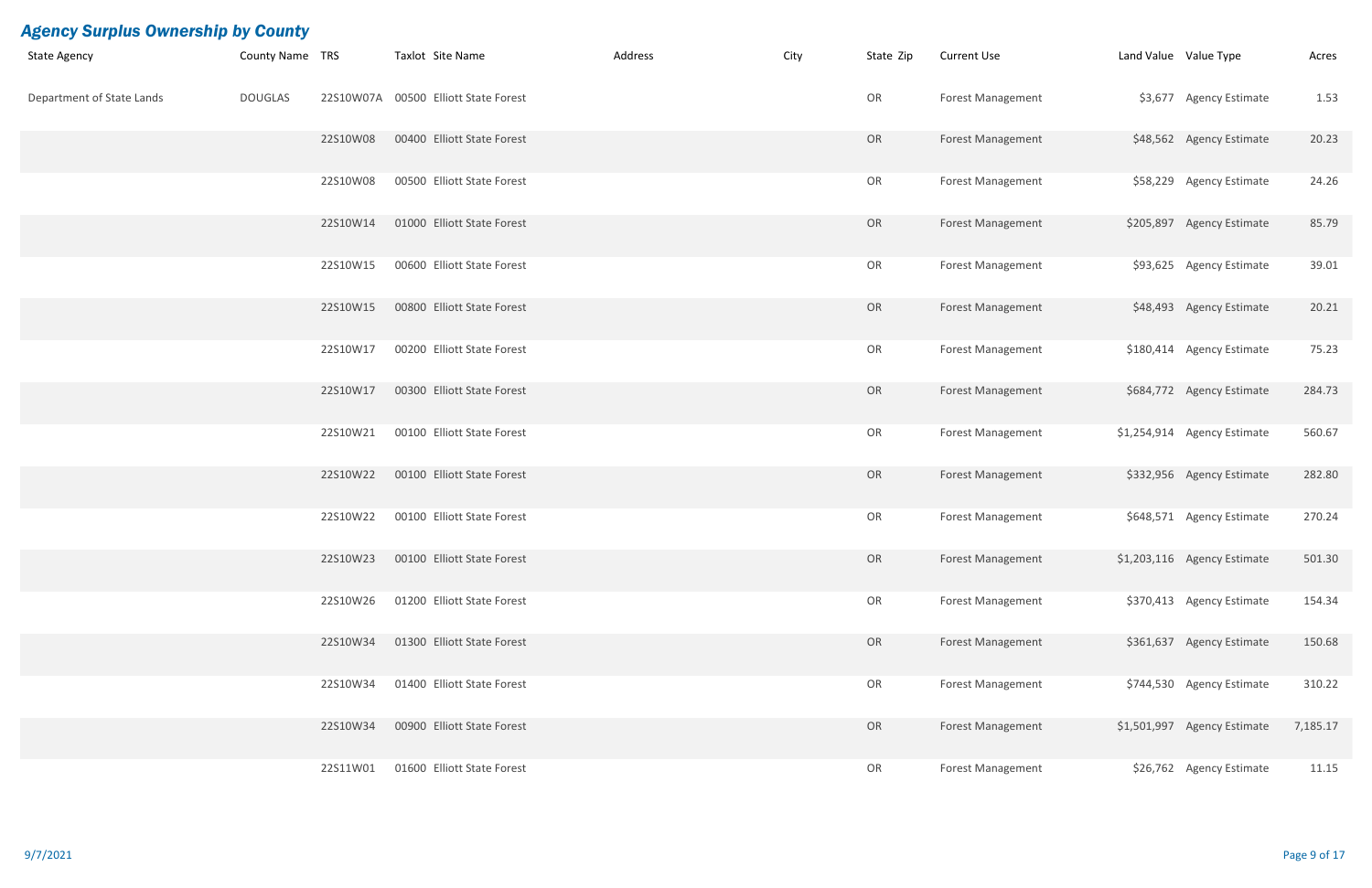| <b>State Agency</b>       | County Name TRS |          | Taxlot Site Name           | Address | City | State Zip | <b>Current Use</b>       | Land Value Value Type |                             | Acres     |
|---------------------------|-----------------|----------|----------------------------|---------|------|-----------|--------------------------|-----------------------|-----------------------------|-----------|
| Department of State Lands | <b>DOUGLAS</b>  | 22S11W01 | 01000 Elliott State Forest |         |      | OR        | <b>Forest Management</b> |                       | \$443,773 Agency Estimate   | 183.89    |
|                           |                 | 22S11W02 | 00400 Elliott State Forest |         |      | OR        | <b>Forest Management</b> |                       | \$927,774 Agency Estimate   | 386.57    |
|                           |                 | 22S11W03 | 01100 Elliott State Forest |         |      | OR        | <b>Forest Management</b> |                       | \$19,181 Agency Estimate    | 7.99      |
|                           |                 | 22S11W03 | 00100 Elliott State Forest |         |      | OR        | <b>Forest Management</b> |                       | \$405,918 Agency Estimate   | 169.51    |
|                           |                 | 22S11W11 | 00200 Elliott State Forest |         |      | OR        | <b>Forest Management</b> |                       | \$17,486 Agency Estimate    | 7.29      |
|                           |                 | 22S11W14 | 00400 Elliott State Forest |         |      | OR        | <b>Forest Management</b> |                       | \$94,175 Agency Estimate    | 39.24     |
|                           |                 | 22S11W15 | 00300 Elliott State Forest |         |      | OR        | <b>Forest Management</b> |                       | \$369,041 Agency Estimate   | 153.63    |
|                           |                 | 22S11W15 | 00400 Elliott State Forest |         |      | OR        | <b>Forest Management</b> |                       | \$554,540 Agency Estimate   | 230.30    |
|                           |                 | 22S11W17 | 00400 Elliott State Forest |         |      | OR        | <b>Forest Management</b> |                       | \$128,808 Agency Estimate   | 53.67     |
|                           |                 | 22S11W17 | 00200 Elliott State Forest |         |      | OR        | <b>Forest Management</b> |                       | \$926,840 Agency Estimate   | 386.18    |
|                           |                 | 22S11W19 | 00300 Elliott State Forest |         |      | OR        | <b>Forest Management</b> |                       | \$852,451 Agency Estimate   | 355.65    |
|                           |                 | 22S11W19 | 00101 Elliott State Forest |         |      | OR        | <b>Forest Management</b> |                       | \$91,658 Agency Estimate    | 38.19     |
|                           |                 | 22S11W20 | 00300 Elliott State Forest |         |      | OR        | <b>Forest Management</b> |                       | \$286,240 Agency Estimate   | 119.27    |
|                           |                 | 22S11W20 | 00100 Elliott State Forest |         |      | OR        | <b>Forest Management</b> |                       | \$225,976 Agency Estimate   | 94.16     |
|                           |                 | 22S11W20 | 00500 Elliott State Forest |         |      | OR        | Forest Management        |                       | \$587,917 Agency Estimate   | 244.97    |
|                           |                 | 22S11W20 | 00400 Elliott State Forest |         |      | OR        | <b>Forest Management</b> |                       | \$385,174 Agency Estimate   | 160.71    |
|                           |                 | 22S11W34 | 00300 Elliott State Forest |         |      | OR        | <b>Forest Management</b> |                       | \$1,523,786 Agency Estimate | 10,537.18 |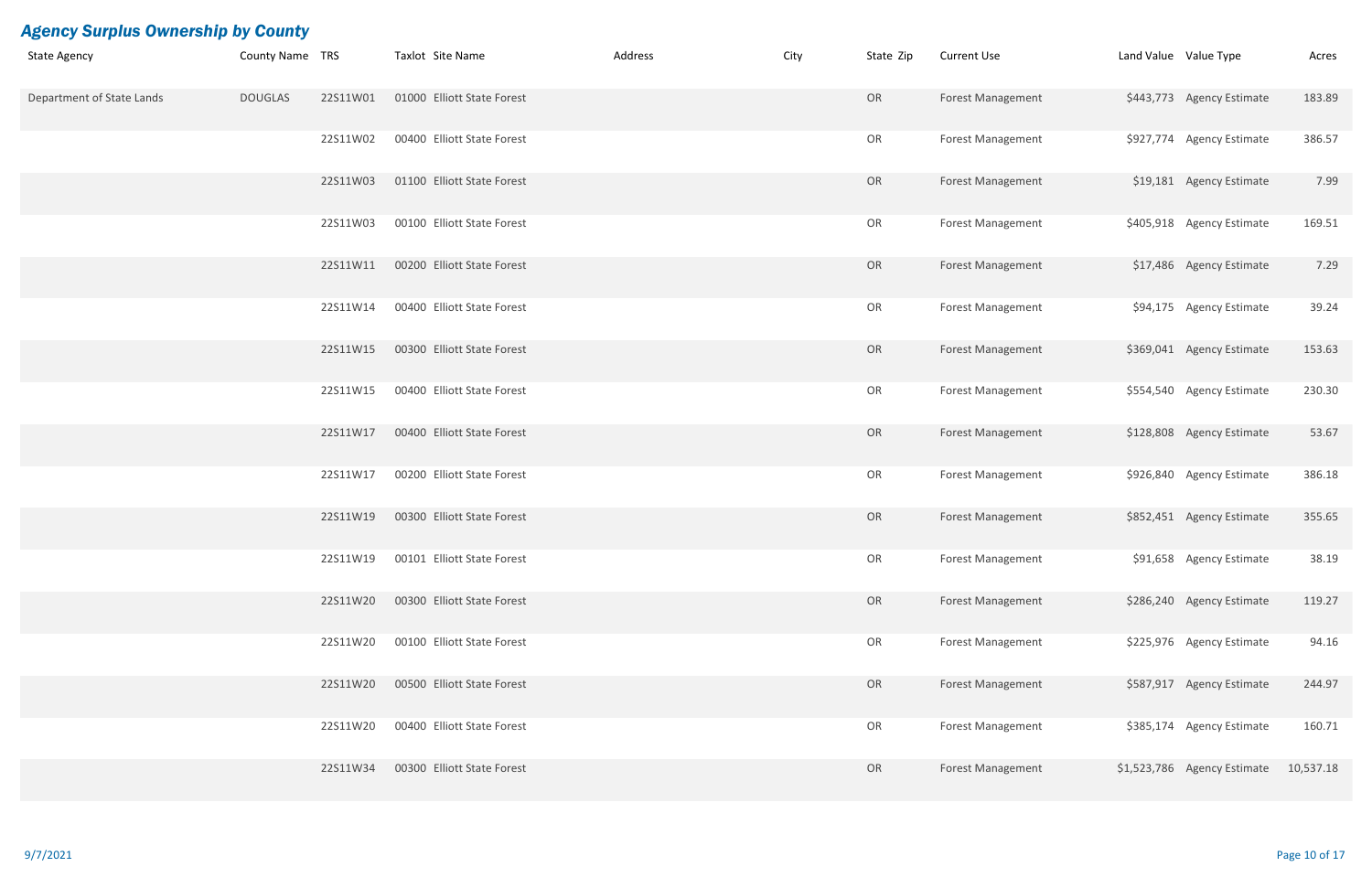| <b>State Agency</b>       | County Name TRS |          | Taxlot Site Name           | Address | City | State Zip | <b>Current Use</b>       | Land Value Value Type |                             | Acres  |
|---------------------------|-----------------|----------|----------------------------|---------|------|-----------|--------------------------|-----------------------|-----------------------------|--------|
| Department of State Lands | <b>DOUGLAS</b>  | 22S12W00 | 02200 Elliott State Forest |         |      | OR        | <b>Forest Management</b> |                       | \$377,549 Agency Estimate   | 157.31 |
|                           |                 | 22S12W24 | 01800 Elliott State Forest |         |      | OR        | <b>Forest Management</b> |                       | \$570,547 Agency Estimate   | 359.46 |
|                           |                 | 22S12W26 | 02200 Elliott State Forest |         |      | OR        | <b>Forest Management</b> |                       | \$302,710 Agency Estimate   | 126.13 |
|                           |                 | 22S12W35 | 00100 Elliott State Forest |         |      | OR        | <b>Forest Management</b> |                       | \$105,536 Agency Estimate   | 43.97  |
|                           |                 | 22S12W35 | 00701 Elliott State Forest |         |      | OR        | <b>Forest Management</b> |                       | \$24,492 Agency Estimate    | 10.34  |
|                           |                 | 22S12W35 | 00600 Elliott State Forest |         |      | OR        | <b>Forest Management</b> |                       | \$102,330 Agency Estimate   | 42.64  |
|                           |                 | 22S12W36 | 00300 Elliott State Forest |         |      | OR        | <b>Forest Management</b> |                       | \$281,142 Agency Estimate   | 117.08 |
|                           |                 | 22S12W36 | 00500 Elliott State Forest |         |      | OR        | <b>Forest Management</b> |                       | \$417,072 Agency Estimate   | 171.05 |
|                           |                 | 22S12W36 | 00200 Elliott State Forest |         |      | OR        | <b>Forest Management</b> |                       | \$97,176 Agency Estimate    | 40.49  |
|                           |                 | 22S12W36 | 00400 Elliott State Forest |         |      | OR        | <b>Forest Management</b> |                       | \$93,583 Agency Estimate    | 38.99  |
|                           |                 | 22S12W36 | 00100 Elliott State Forest |         |      | OR        | <b>Forest Management</b> |                       | \$723,658 Agency Estimate   | 301.52 |
|                           |                 | 23S10W02 | 00200 Elliott State Forest |         |      | OR        | Forest Management        |                       | \$1,524,238 Agency Estimate | 635.10 |
|                           |                 | 23S10W03 | 00400 Elliott State Forest |         |      | OR        | <b>Forest Management</b> |                       | \$2,140,890 Agency Estimate | 890.54 |
|                           |                 | 23S10W10 | 00500 Elliott State Forest |         |      | OR        | <b>Forest Management</b> |                       | \$1,535,591 Agency Estimate | 638.42 |
|                           |                 | 23S10W11 | 00700 Elliott State Forest |         |      | OR        | <b>Forest Management</b> |                       | \$10,679 Agency Estimate    | 4.45   |
|                           |                 | 23S10W11 | 00500 Elliott State Forest |         |      | OR        | <b>Forest Management</b> |                       | \$953,067 Agency Estimate   | 399.24 |
|                           |                 | 23S10W14 | 00100 Elliott State Forest |         |      | OR        | <b>Forest Management</b> |                       | \$571,357 Agency Estimate   | 235.94 |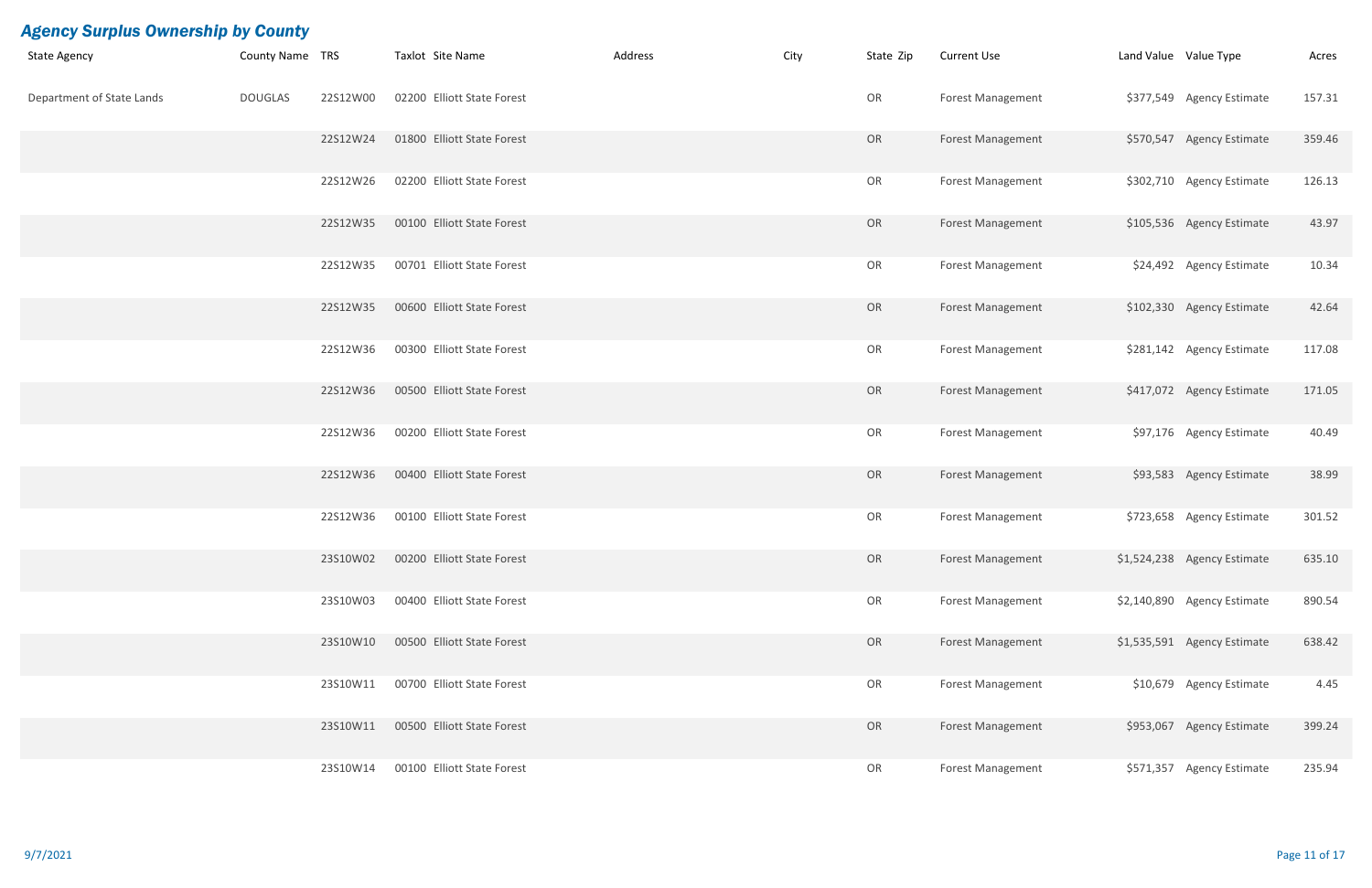| <b>Agency Surplus Ownership by County</b> |                 |                     |                                 |                   |                                       |           |                          |                       |                             |           |
|-------------------------------------------|-----------------|---------------------|---------------------------------|-------------------|---------------------------------------|-----------|--------------------------|-----------------------|-----------------------------|-----------|
| <b>State Agency</b>                       | County Name TRS |                     | Taxlot Site Name                | Address           | City                                  | State Zip | <b>Current Use</b>       | Land Value Value Type |                             | Acres     |
| Department of State Lands                 | <b>DOUGLAS</b>  | 23S10W15            | 00600 Elliott State Forest      |                   |                                       | OR        | Forest Management        |                       | \$1,440,672 Agency Estimate | 598.23    |
|                                           |                 | 23S10W22            | 00700 Elliott State Forest      |                   |                                       | OR        | Forest Management        |                       | \$1,450,227 Agency Estimate | 603.60    |
|                                           |                 | 23S10W23            | 00800 Elliott State Forest      |                   |                                       | OR        | <b>Forest Management</b> |                       | \$1,483,449 Agency Estimate | 618.10    |
|                                           |                 | 23S10W24            | 00400 Elliott State Forest      |                   |                                       | OR        | <b>Forest Management</b> |                       | \$351,995 Agency Estimate   | 146.66    |
|                                           |                 | 23S10W26            | 01000 Elliott State Forest      |                   |                                       | OR        | <b>Forest Management</b> |                       | \$350,873 Agency Estimate   | 146.20    |
|                                           |                 | 23S10W27            | 01100 Elliott State Forest      |                   |                                       | OR        | <b>Forest Management</b> |                       | \$1,501,250 Agency Estimate | 624.95    |
|                                           |                 |                     |                                 |                   | Subtotal Department of State Lands    |           | <b>DOUGLAS</b>           | \$33,317,585          |                             | 30,637.17 |
| Department of Transportation              | <b>BAKER</b>    |                     | 09S40E21BD 00102 13. PM201A-003 | 1050 Bridge St    | <b>Baker City</b>                     |           | OR 97814 Maintenance     |                       | \$160,390 County Assessor   | 22.57     |
|                                           |                 |                     |                                 |                   | Subtotal Department of Transportation |           | <b>BAKER</b>             | \$160,390             |                             | 22.57     |
| Department of Transportation              | <b>BENTON</b>   | 11S03W06CB          | 57. PM202A-001-002              |                   | Albany                                | OR        | Parking Lot              |                       |                             | 0.67      |
|                                           |                 | 11S03W06CB          | 58. PM202A-001 -002             |                   | Albany                                | OR        | Parking Lot              |                       |                             | 0.62      |
|                                           |                 |                     |                                 |                   | Subtotal Department of Transportation |           | <b>BENTON</b>            |                       |                             | 1.30      |
| Department of Transportation              | CLACKAMAS       | 02S01E35            | PM203A-014                      |                   | West Linn                             | OR        | None                     |                       |                             | 13.93     |
|                                           |                 | 02S01E36            | PM203A-014                      |                   | West Linn                             | OR        | None                     |                       |                             | 18.61     |
|                                           |                 | 02S03E15D 503       |                                 | 17710 SE 232ND DR | Damascus                              | OR        | Transportation           | \$0                   |                             | 0.56      |
|                                           |                 |                     |                                 |                   | Subtotal Department of Transportation |           | CLACKAMAS                | \$0                   |                             | 33.11     |
| Department of Transportation              | <b>CLATSOP</b>  | 06N10W15B 04613 16. |                                 |                   |                                       | OR        | Transportation           | \$0\$                 |                             | 0.08      |
|                                           |                 | 06N10W15B 03900 14. |                                 |                   |                                       | OR        | Transportation           | \$0                   |                             | 0.10      |
|                                           |                 | 06N10W15B 04614 17. |                                 |                   |                                       | OR        | Transportation           | \$0                   |                             | 0.02      |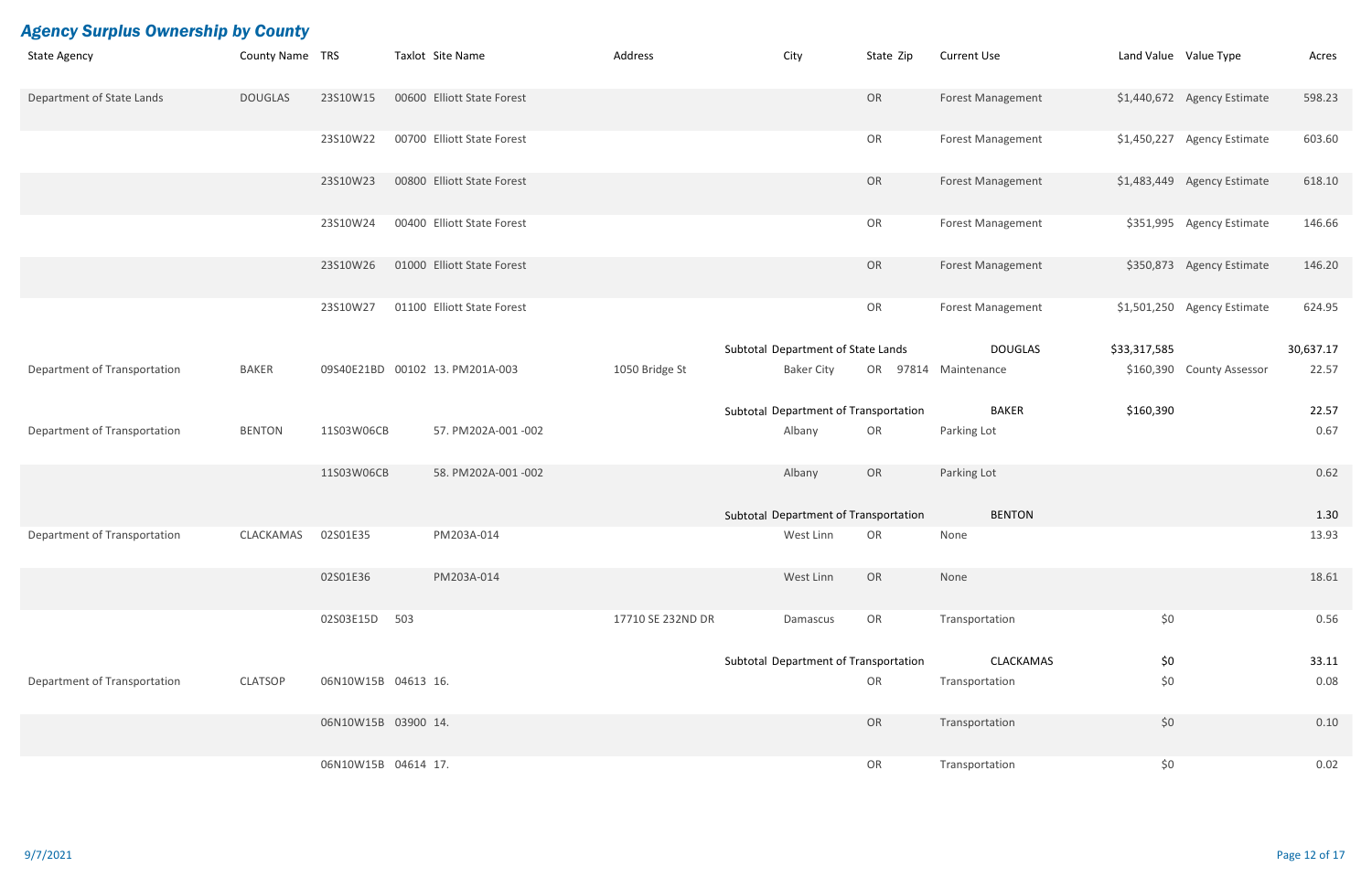| <b>Agency Surplus Ownership by County</b> |                  |                     |                            |                                           |                                       |           |                    |                       |       |
|-------------------------------------------|------------------|---------------------|----------------------------|-------------------------------------------|---------------------------------------|-----------|--------------------|-----------------------|-------|
| <b>State Agency</b>                       | County Name TRS  |                     | Taxlot Site Name           | Address                                   | City                                  | State Zip | <b>Current Use</b> | Land Value Value Type | Acres |
| Department of Transportation              | <b>CLATSOP</b>   | 06N10W15B 04400 15. |                            |                                           |                                       | OR        | None               | \$0                   | 0.33  |
|                                           |                  | 08N06W26            |                            | Relocated Driscoll Slough Road Clatskanie |                                       | OR        | None               |                       | 1.20  |
|                                           |                  |                     |                            |                                           | Subtotal Department of Transportation |           | <b>CLATSOP</b>     | \$0                   | 1.73  |
| Department of Transportation              | COLUMBIA         | 50128D0             | 00202 19.                  |                                           |                                       | OR        |                    | \$0                   | 18.08 |
|                                           |                  | 50133A0             | 00101 20.                  |                                           |                                       | OR        |                    | \$0                   | 22.24 |
|                                           |                  | 50133A0             | 02200 18.                  |                                           |                                       | OR        |                    | \$0                   | 2.94  |
|                                           |                  | 50133A0             | 00601 21.                  |                                           |                                       | OR        |                    | \$0                   | 1.24  |
|                                           |                  | 50133AA             | 00104                      |                                           |                                       | OR        |                    | \$0                   | 0.54  |
|                                           |                  | 50133AA             | 00201                      |                                           |                                       | OR        |                    | \$0                   | 0.09  |
|                                           |                  | 50133AA             | 00103 22.                  |                                           |                                       | OR        |                    | \$0                   | 2.46  |
|                                           |                  | 5013400             | 00105 23.                  |                                           |                                       | OR        |                    | \$0                   | 7.25  |
|                                           |                  |                     |                            |                                           | Subtotal Department of Transportation |           | COLUMBIA           | \$0                   | 54.83 |
| Department of Transportation              | COOS             | 28S13W26            | 02000 PM206A-006           |                                           |                                       | OR        |                    | \$0                   | 4.82  |
|                                           |                  |                     |                            |                                           | Subtotal Department of Transportation |           | <b>COOS</b>        | \$0                   | 4.82  |
| Department of Transportation              | <b>CURRY</b>     | 35S14W20            | 00000                      |                                           | Orphir                                | OR        | Transportation     | \$0                   | 0.94  |
|                                           |                  |                     |                            |                                           | Subtotal Department of Transportation |           | <b>CURRY</b>       | \$0                   | 0.94  |
| Department of Transportation              | <b>DESCHUTES</b> |                     | 18S12E18DD 6801 PM209A-007 |                                           | Bend                                  | OR        | Transportation     | \$0                   | 0.86  |
|                                           |                  |                     | 18S12E18DD 6802 PM209A-007 |                                           | Bend                                  | OR        | Transportation     | \$0                   | 0.52  |
|                                           |                  |                     |                            |                                           | Subtotal Department of Transportation |           | <b>DESCHUTES</b>   | \$0                   | 1.38  |
| Department of Transportation              | <b>DOUGLAS</b>   |                     | 26S06W25A 00999 PM210A-019 | 5756 NE Stephens St.                      | Winchester                            | OR        | Park               | \$0                   | 0.10  |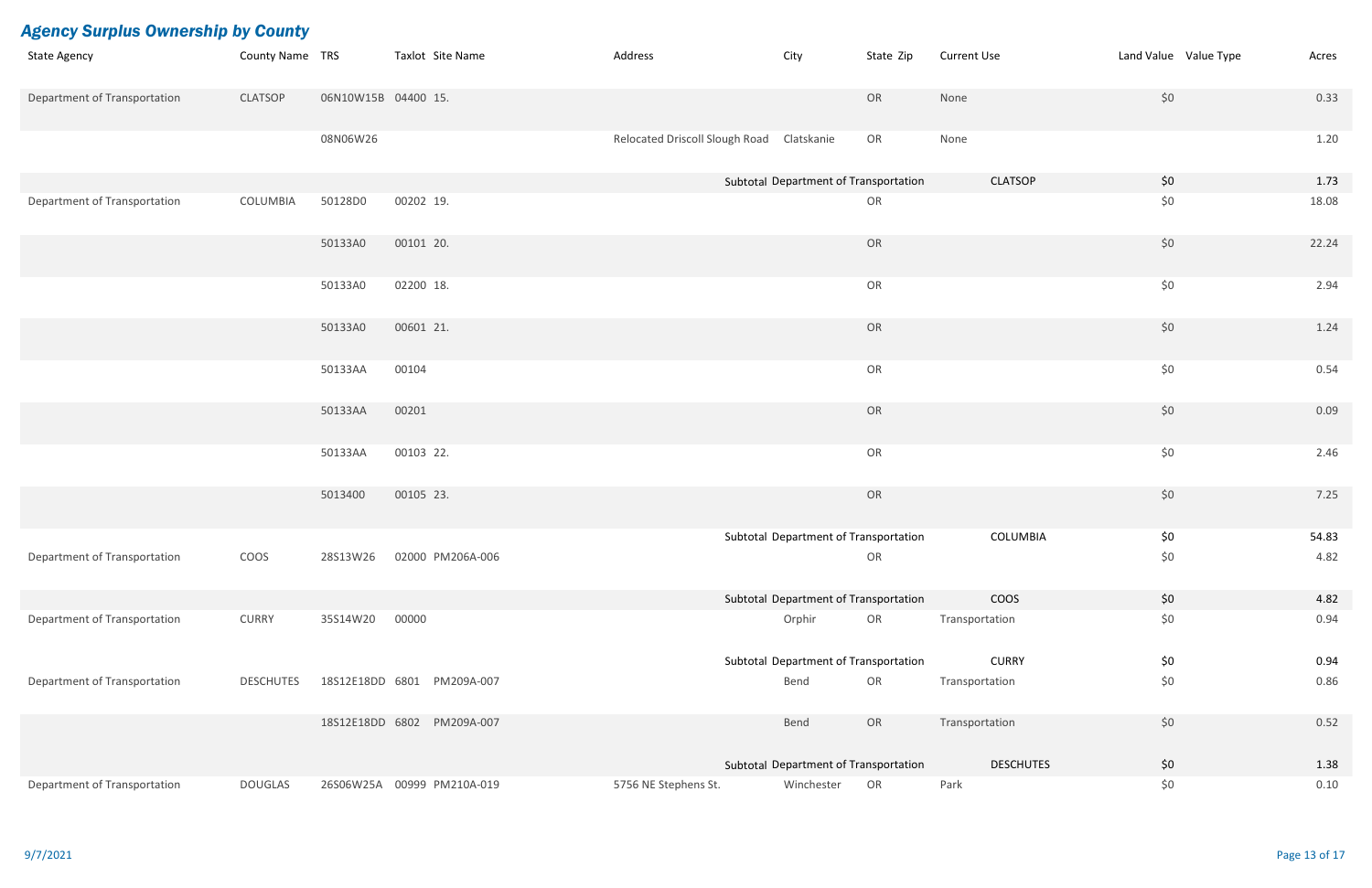| <b>State Agency</b>          | County Name TRS  |                      | Taxlot Site Name                                   | Address                     | City                                  | State Zip     | <b>Current Use</b>                    |           | Land Value Value Type    | Acres  |
|------------------------------|------------------|----------------------|----------------------------------------------------|-----------------------------|---------------------------------------|---------------|---------------------------------------|-----------|--------------------------|--------|
| Department of Transportation | <b>DOUGLAS</b>   | 27S05W19             | PM210A-021                                         |                             | Roseburg                              | OR 97470 None |                                       |           |                          | 0.12   |
|                              |                  | 30S05W34             | 01300 37065 Canyon Creek Tax Lot 101               |                             | Canyonville                           |               | OR 97417 Transportation               |           | \$44,752 County Assessor | 31.07  |
|                              |                  | 30S05W34             | 01400 37065 Canyon Creek Tax Lot 300               |                             | Canyonville                           |               | OR 97417 Transportation               | \$163,099 |                          | 52.12  |
|                              |                  | 32S05W11             | 00300 37065 - Canyonville                          |                             |                                       | OR            | Transportation                        | \$111,250 |                          | 13.94  |
|                              |                  | 32S05W11             | 00101 37065 - Canyonville                          |                             |                                       | OR            | Transportation                        | \$111,250 |                          | 25.78  |
|                              |                  |                      |                                                    |                             | Subtotal Department of Transportation |               | <b>DOUGLAS</b>                        | \$430,351 |                          | 123.12 |
| Department of Transportation | <b>HARNEY</b>    | 26S30E25             | 199                                                |                             |                                       | OR            |                                       | \$0       |                          | 7.23   |
|                              |                  |                      |                                                    |                             | Subtotal Department of Transportation |               | <b>HARNEY</b>                         | \$0       |                          | 7.23   |
| Department of Transportation | <b>JACKSON</b>   | 34S1W34              | 01200 Q00199 - Kinsey Quarry                       | Crater Lk Hwy. File# Q00199 | Shady Cove                            | OR            | Transportation                        | \$140,000 |                          | 18.26  |
|                              |                  | 36S01W03             | 26. R100018                                        |                             |                                       | OR            |                                       |           |                          | 0.99   |
|                              |                  |                      | 37S01W07D   00100   27.10056B   Crater Lake Avenue |                             | Medford                               |               | OR 97504 Transportation               |           | \$591,000 Appraisal      | 0.91   |
|                              |                  | 37S01W18B 00900 28.  |                                                    |                             |                                       | OR            |                                       | \$0       |                          | 0.60   |
|                              |                  |                      |                                                    |                             | Subtotal Department of Transportation |               | <b>JACKSON</b>                        | \$731,000 |                          | 20.75  |
| Department of Transportation | <b>JOSEPHINE</b> |                      | 40S08W08B 00401 16353 Patton Bar                   |                             |                                       |               | Cave Junction OR 97523 Transportation | \$131,600 |                          | 3.18   |
|                              |                  |                      |                                                    |                             | Subtotal Department of Transportation |               | <b>JOSEPHINE</b>                      | \$131,600 |                          | 3.18   |
| Department of Transportation | LANE             | 17S03W35CB 06101 37. |                                                    |                             |                                       | OR            |                                       | \$0       |                          | 0.04   |
|                              |                  | 17S04W27             | 1300 R6116010                                      |                             |                                       | OR            |                                       |           |                          | 1.82   |
|                              |                  | 17S04W27             |                                                    |                             |                                       | OR            |                                       |           |                          | 6.17   |
|                              |                  | 17S04W27C 02106      |                                                    |                             |                                       | OR            |                                       | \$0       |                          | 0.17   |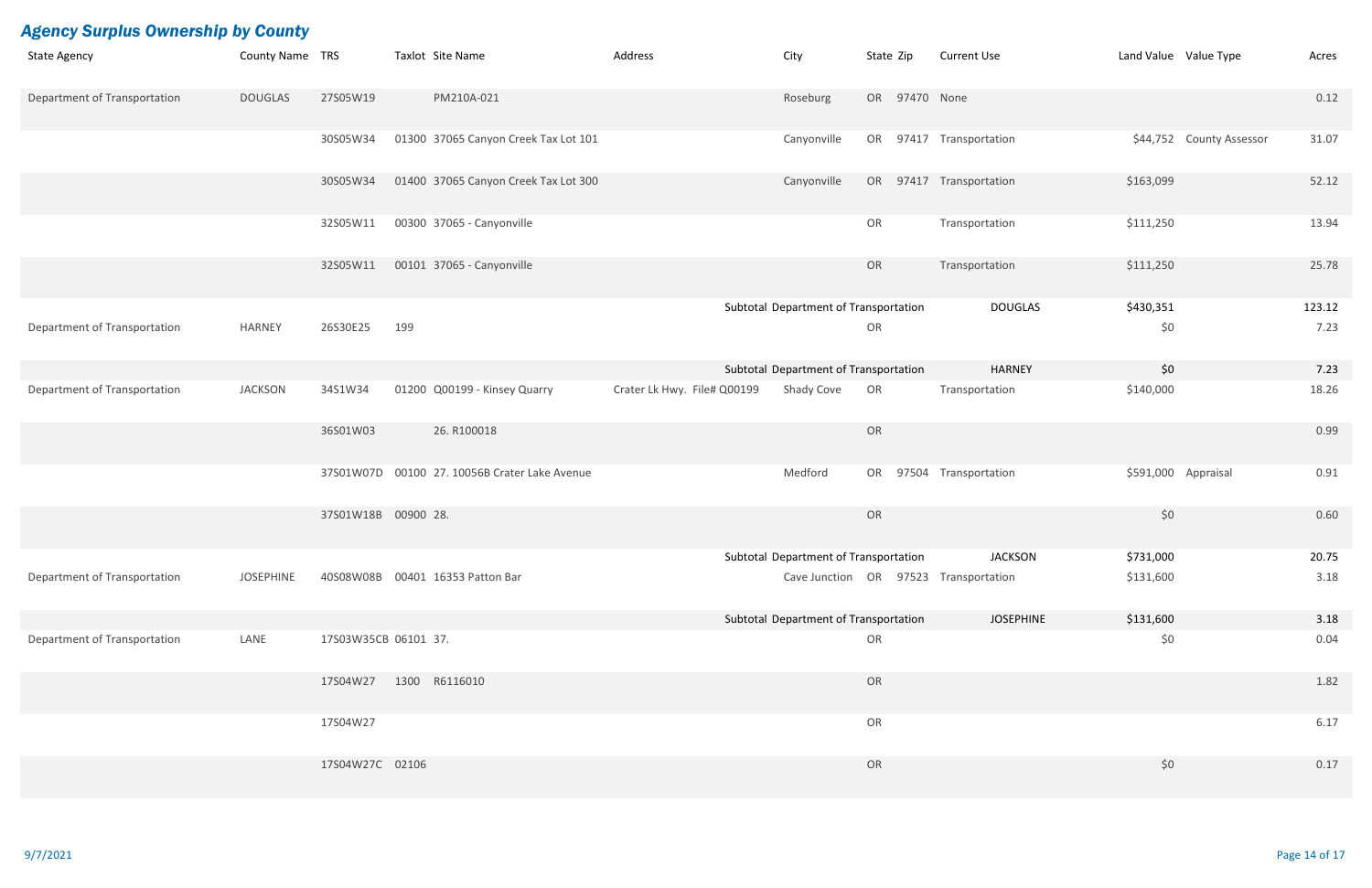| <b>State Agency</b>                 |      |                     | County Name TRS Taxlot Site Name              | Address | City                                  | State Zip               | <b>Current Use</b> |                   | Land Value Value Type<br>Acres     |
|-------------------------------------|------|---------------------|-----------------------------------------------|---------|---------------------------------------|-------------------------|--------------------|-------------------|------------------------------------|
| <b>Department of Transportation</b> | LANE | 17S04W27C 02105     |                                               |         |                                       | OR                      |                    | \$0               | 1.01                               |
|                                     |      | 17S04W27C 02104     |                                               |         |                                       | OR                      |                    | \$0               | 3.43                               |
|                                     |      | 17S04W27C 02107     |                                               |         |                                       | OR                      |                    | \$0               | 0.14                               |
|                                     |      |                     | 17S04W27C 00900 38.6116017 WEP Tax Lots 900 & |         | Eugene                                | OR 97408 Transportation |                    |                   | \$107,000 Appraisal<br>0.25        |
|                                     |      |                     | 17S04W27D 01000 39.6116017 WEP Tax Lots 900 & |         |                                       | OR                      | Transportation     |                   | \$0 Appraisal<br>0.09              |
|                                     |      | 17S04W28            | 700 PM220A-040                                |         |                                       | OR                      |                    |                   | 7.82                               |
|                                     |      | 17S04W28 00703      |                                               |         |                                       | OR                      |                    | \$0               | 0.95                               |
|                                     |      | 17S04W28            | 00702                                         |         |                                       | OR                      |                    | \$0               | 0.04                               |
|                                     |      | 17S04W28            | PM220A-040                                    |         |                                       | OR                      |                    |                   | 5.66                               |
|                                     |      | 17S04W28            | 00701                                         |         |                                       | OR                      |                    | \$0               | 0.16                               |
|                                     |      | 17S04W28A 00300 40. |                                               |         |                                       | OR                      |                    | \$0               | 17.53                              |
|                                     |      | 17S12W15            | 03400 12264                                   |         | Florence                              | OR                      | None               | \$0               | 0.99                               |
|                                     |      | 18S02W05            | 02700 16310                                   |         |                                       | OR                      | None               |                   | \$122,496 County Assessor<br>15.18 |
|                                     |      | 18S10W02            | 00600 PM220A-031 (42972)                      |         | Mapleton                              | OR                      |                    | \$0               | 4.85                               |
|                                     |      | 18S10W02D 00600     |                                               |         |                                       | OR                      |                    | $$0$$             | 0.20                               |
|                                     |      |                     |                                               |         | Subtotal Department of Transportation |                         |                    | LANE<br>\$229,496 | 66.50                              |
| Department of Transportation        | LINN | 13S03W07            | File 9875 (S01017)<br>100                     |         | Shedd                                 | OR                      | None               | \$0               | 2.52                               |
|                                     |      |                     |                                               |         | Subtotal Department of Transportation |                         |                    | \$0<br>LINN       | 2.52                               |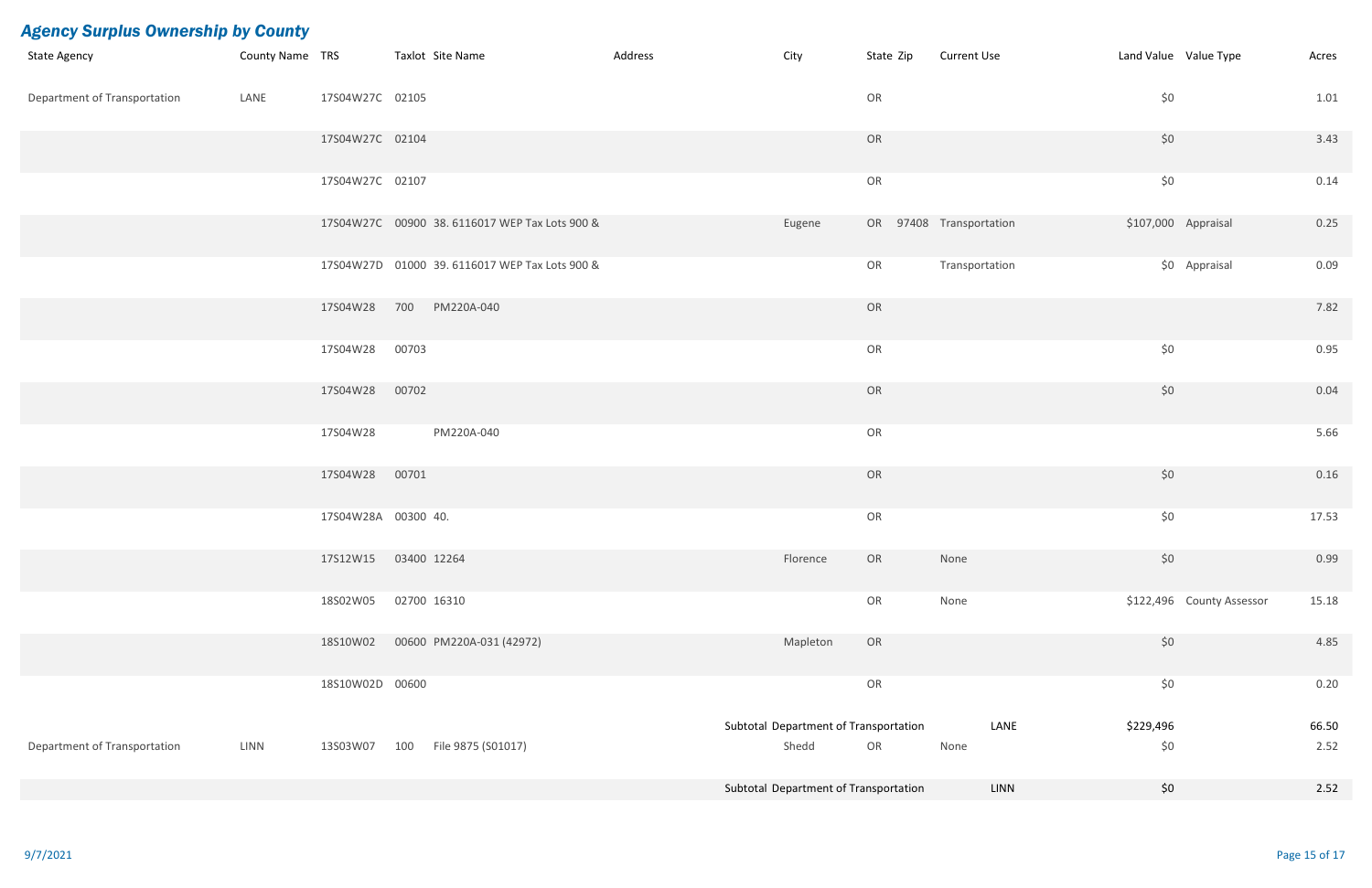| <b>Agency Surplus Ownership by County</b> |                     |                      |                                                       |         |                                       |               |                    |                   |                       |                          |       |
|-------------------------------------------|---------------------|----------------------|-------------------------------------------------------|---------|---------------------------------------|---------------|--------------------|-------------------|-----------------------|--------------------------|-------|
| <b>State Agency</b>                       | County Name TRS     |                      | Taxlot Site Name                                      | Address | City                                  | State Zip     | <b>Current Use</b> |                   |                       | Land Value Value Type    | Acres |
| Department of Transportation              | <b>MALHEUR</b>      | 17S47E33D            | 00000 45. PM223A-006                                  |         | Ontario                               | OR            | Transportation     |                   | \$0                   |                          | 0.93  |
|                                           |                     | 30S46E12             | 3399 46.                                              |         |                                       | OR            |                    |                   |                       |                          | 2.29  |
|                                           |                     |                      |                                                       |         | Subtotal Department of Transportation |               |                    | <b>MALHEUR</b>    | \$0                   |                          | 3.22  |
| Department of Transportation              | <b>MARION</b>       |                      | 05S02W12C 00605 47. PM224A-002 (7139001A)             |         | Woodburn                              | OR            | None               |                   | \$1,170,000 Appraisal |                          | 2.95  |
|                                           |                     |                      |                                                       |         | Subtotal Department of Transportation |               |                    | <b>MARION</b>     | \$1,170,000           |                          | 2.95  |
| Department of Transportation              |                     |                      | MULTNOMAH 01N01E04DD 00200 48. Western strip, Surplus |         |                                       | OR            | None               |                   | \$0                   |                          | 1.34  |
|                                           |                     |                      | 01N01E27BA 06800 49. PM226A-006, 36437                |         | Portland                              | OR            | None               |                   |                       | \$1,840 County Assessor  | 0.04  |
|                                           |                     | 01N01E36BA 00800 50. |                                                       |         |                                       | OR            | Residential        |                   | \$125,000             | <b>County Assessor</b>   | 0.12  |
|                                           |                     |                      |                                                       |         | Subtotal Department of Transportation |               |                    | <b>MULTNOMAH</b>  | \$126,840             |                          | 1.50  |
| Department of Transportation              | <b>POLK</b>         |                      | 07S03W16B 09900 51. SOLD on 7/6/20 by 2020-0092       |         |                                       | OR            |                    |                   | \$0                   |                          | 0.16  |
|                                           |                     |                      |                                                       |         | Subtotal Department of Transportation |               |                    | <b>POLK</b>       | \$0                   |                          | 0.16  |
| Department of Transportation              | <b>UMATILLA</b>     | 03N29E00             | 3603. File #39885                                     |         | Echo                                  | OR            | None               |                   |                       | <b>Agency Estimate</b>   | 54.56 |
|                                           |                     | 03N29E12             | 102.0 File #39885                                     |         | Echo                                  | OR            |                    |                   |                       |                          | 19.02 |
|                                           |                     | 04N32E00             | 06700                                                 |         | Pendleton                             | OR 97801 None |                    |                   | \$0                   |                          | 0.60  |
|                                           |                     |                      | 05N28E17AD 5500. 52. SOLD                             |         |                                       | OR            |                    |                   | \$26,375              |                          | 0.78  |
|                                           |                     |                      |                                                       |         | Subtotal Department of Transportation |               |                    | <b>UMATILLA</b>   | \$26,375              |                          | 74.96 |
| Department of Transportation              | WASHINGTON 01N03W12 |                      | 900                                                   |         |                                       | OR            | None               |                   |                       | \$95,810 County Assessor | 0.20  |
|                                           |                     | 02S01W10             | 700 53.                                               |         |                                       | OR            | None               |                   |                       |                          | 0.43  |
|                                           |                     |                      |                                                       |         | Subtotal Department of Transportation |               |                    | <b>WASHINGTON</b> | \$95,810              |                          | 0.63  |
| <b>Military Department</b>                | <b>HARNEY</b>       | 23S30E13             | 6200 Burns Armory                                     |         | <b>Burns</b>                          | OR            |                    |                   |                       |                          | 1.53  |
|                                           |                     |                      |                                                       |         | Subtotal Military Department          |               |                    | <b>HARNEY</b>     |                       |                          | 1.53  |